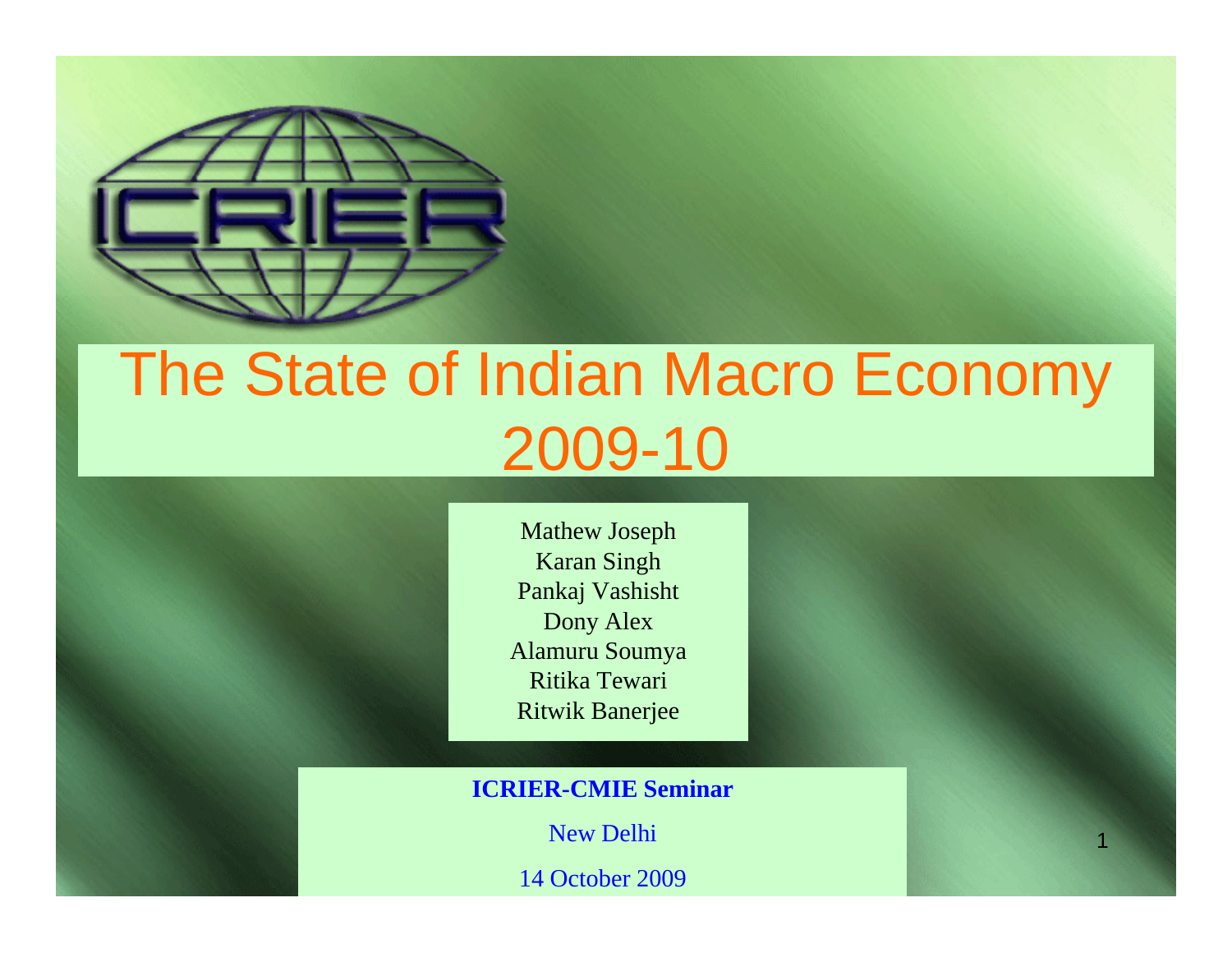#### **Structure**



- 1. Global recovery
- 2. Impact of global crisis on India
- 3. Fiscal sustainability
- 4. Inflation
- 5. Balance of payments
- 6. GDP forecasts
- 7. Summary & Policy suggestions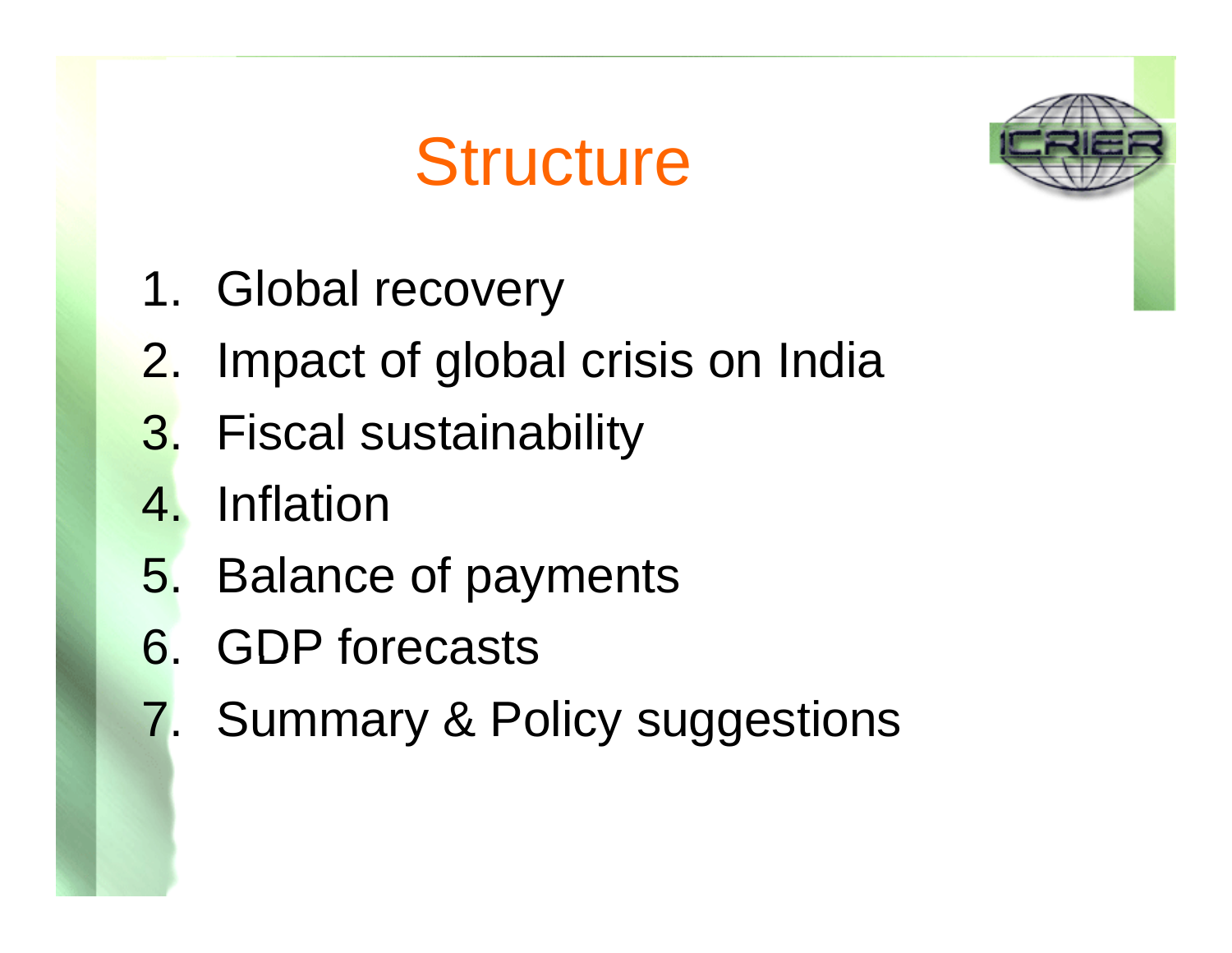

#### 1. Global Recovery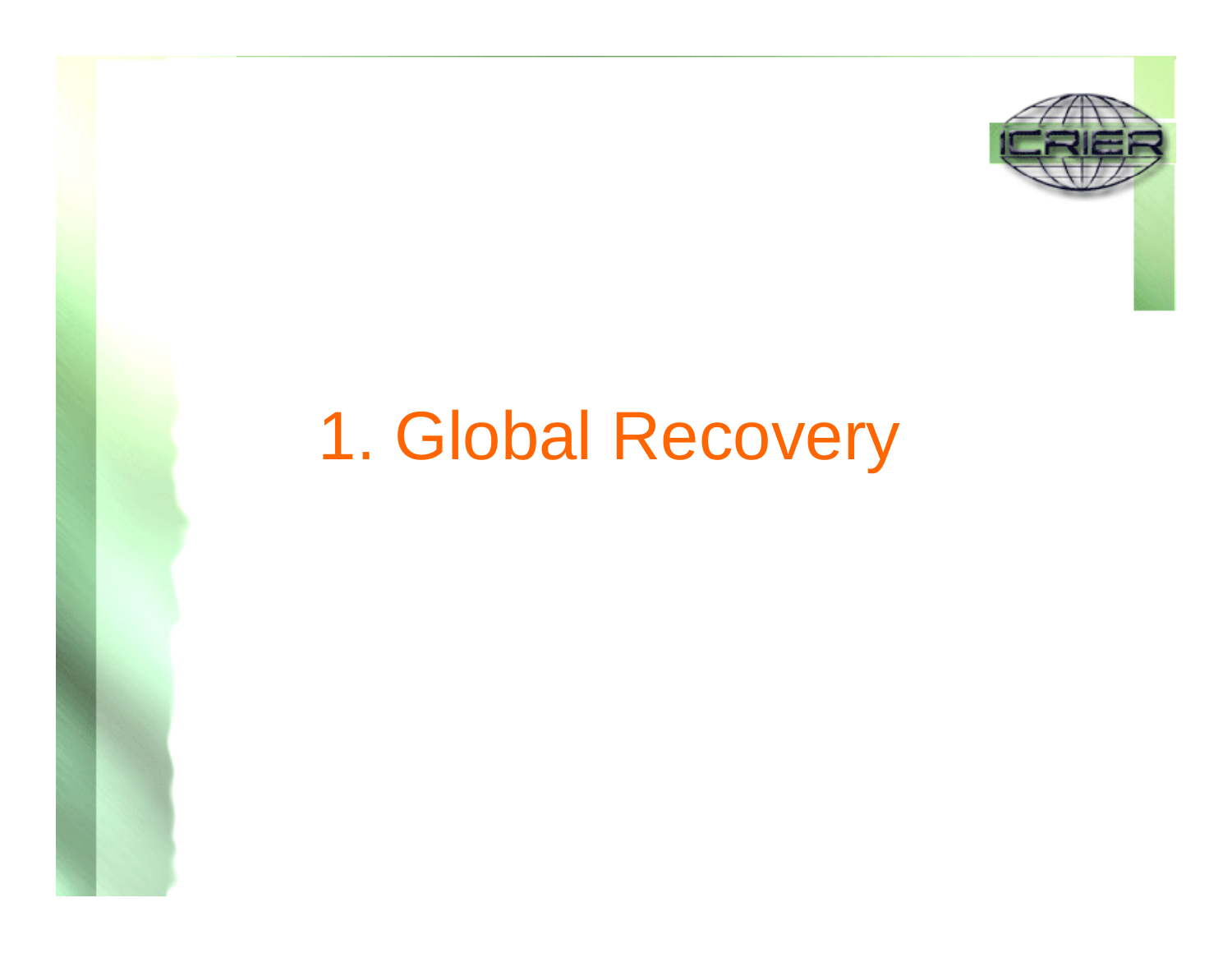#### Global Recovery: Three Scenarios



*Source: European Commission (Reproduced in The Economist, 3-9 Oct 09)*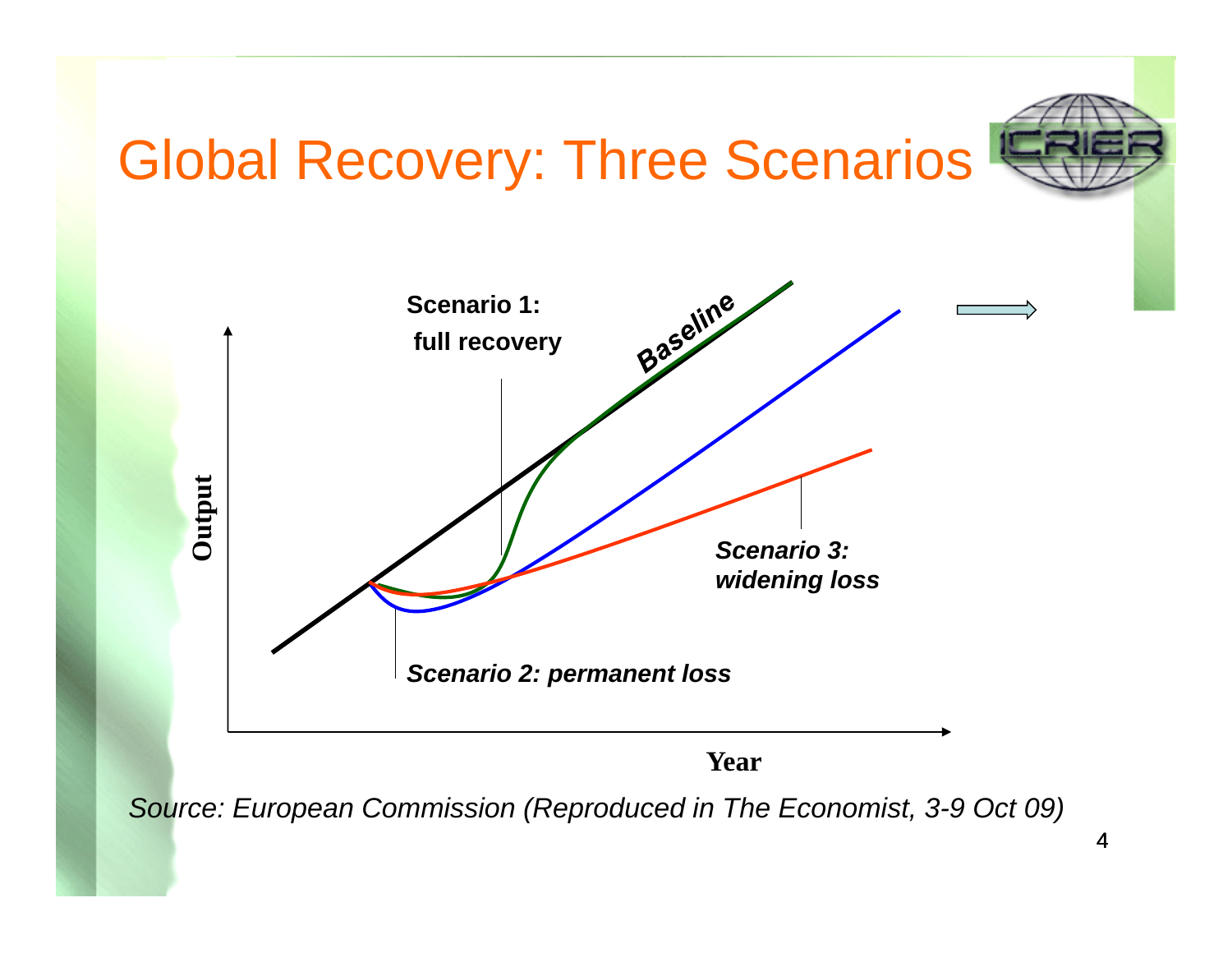

#### 2. Impact of Global Crisis on India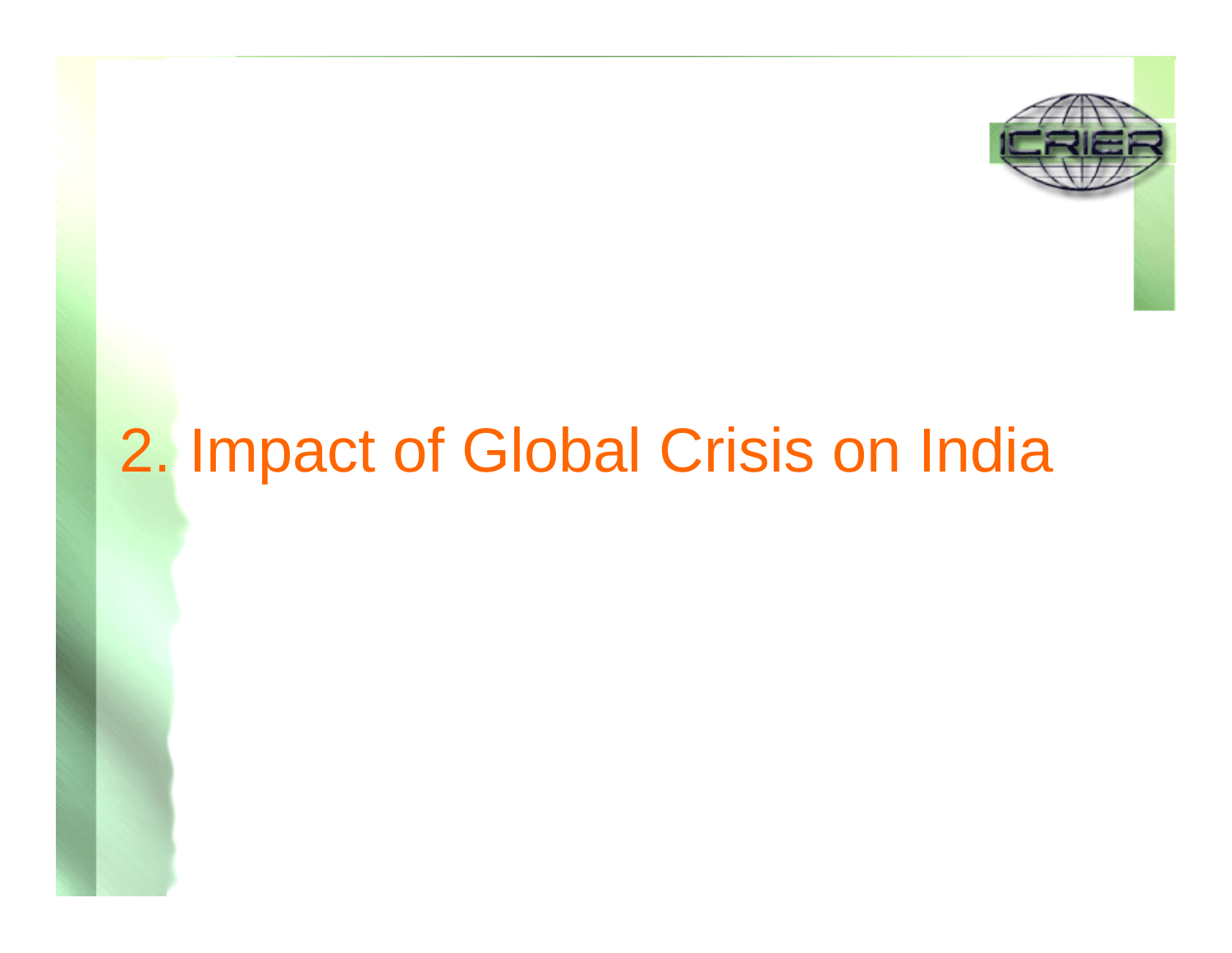# Impact of Global Crisis on India

- •Sudden cutback and reversal of capital flows
- •Collapse in external deman d
- •Waning of consumer and business confidence
	- Drop in consumption demand growth
	- Drop in investment demand growth
	- Drop in exports and imports
	- Drop in GDP growth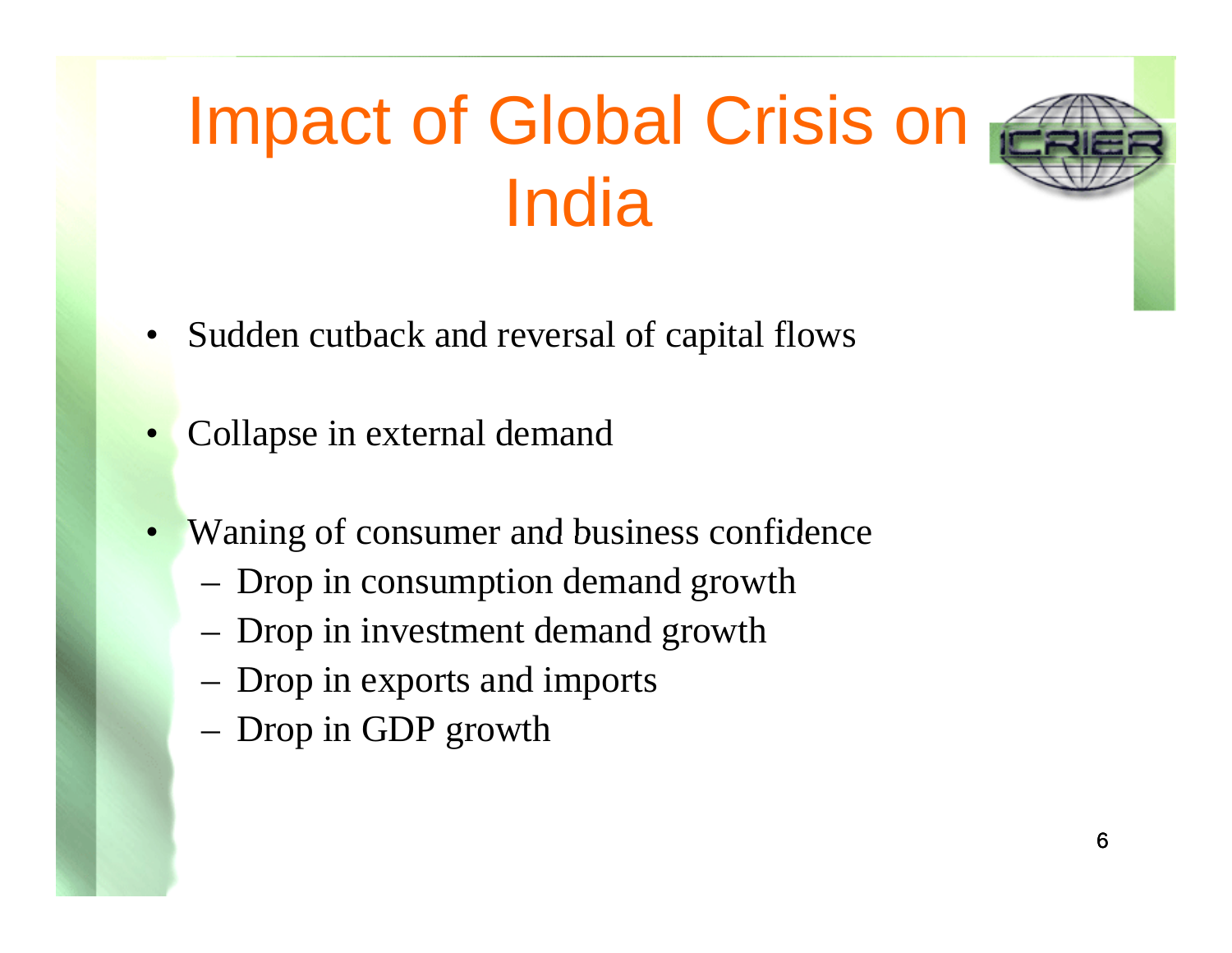# Falling GDP Growth

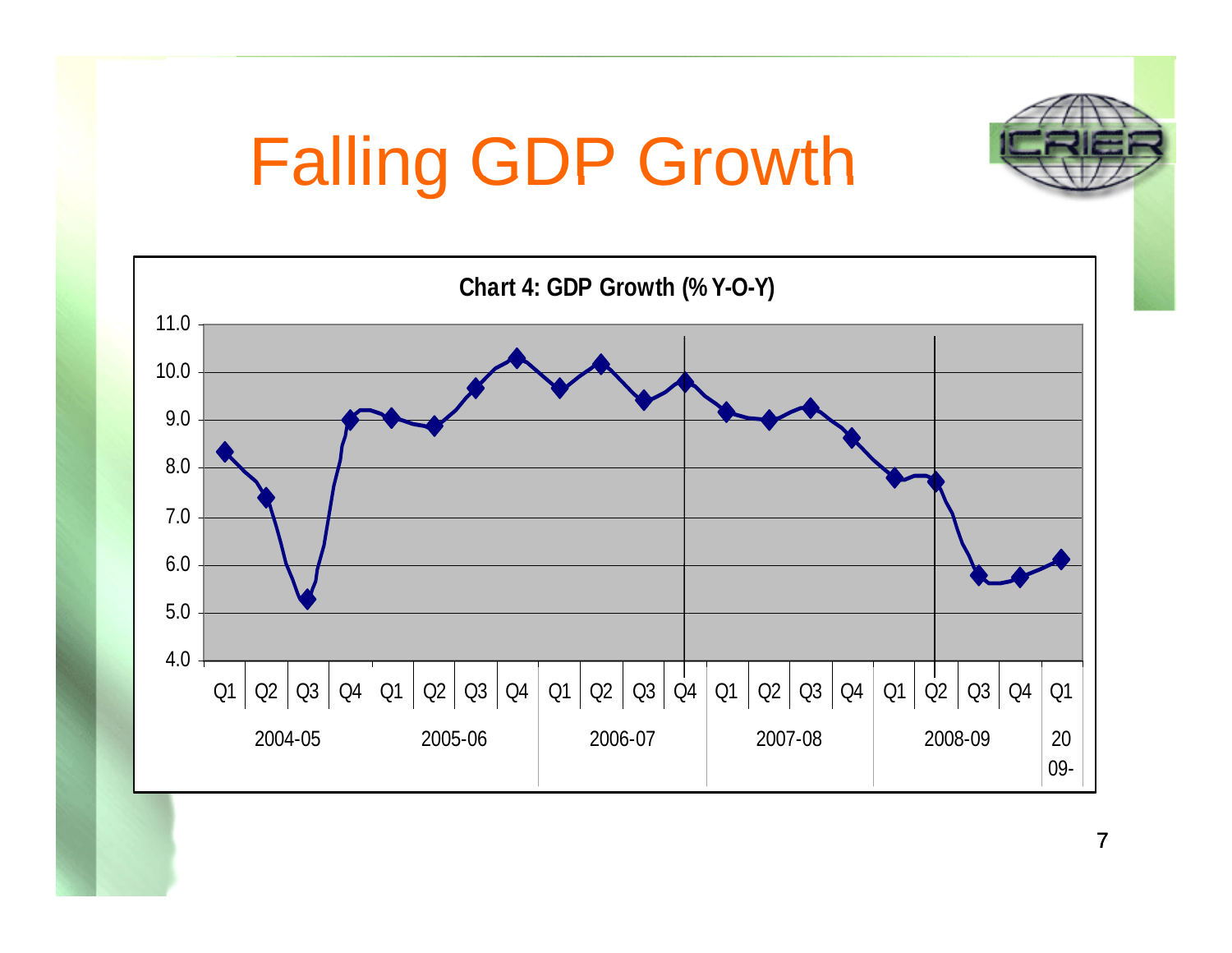

#### Sectoral Growth Rates

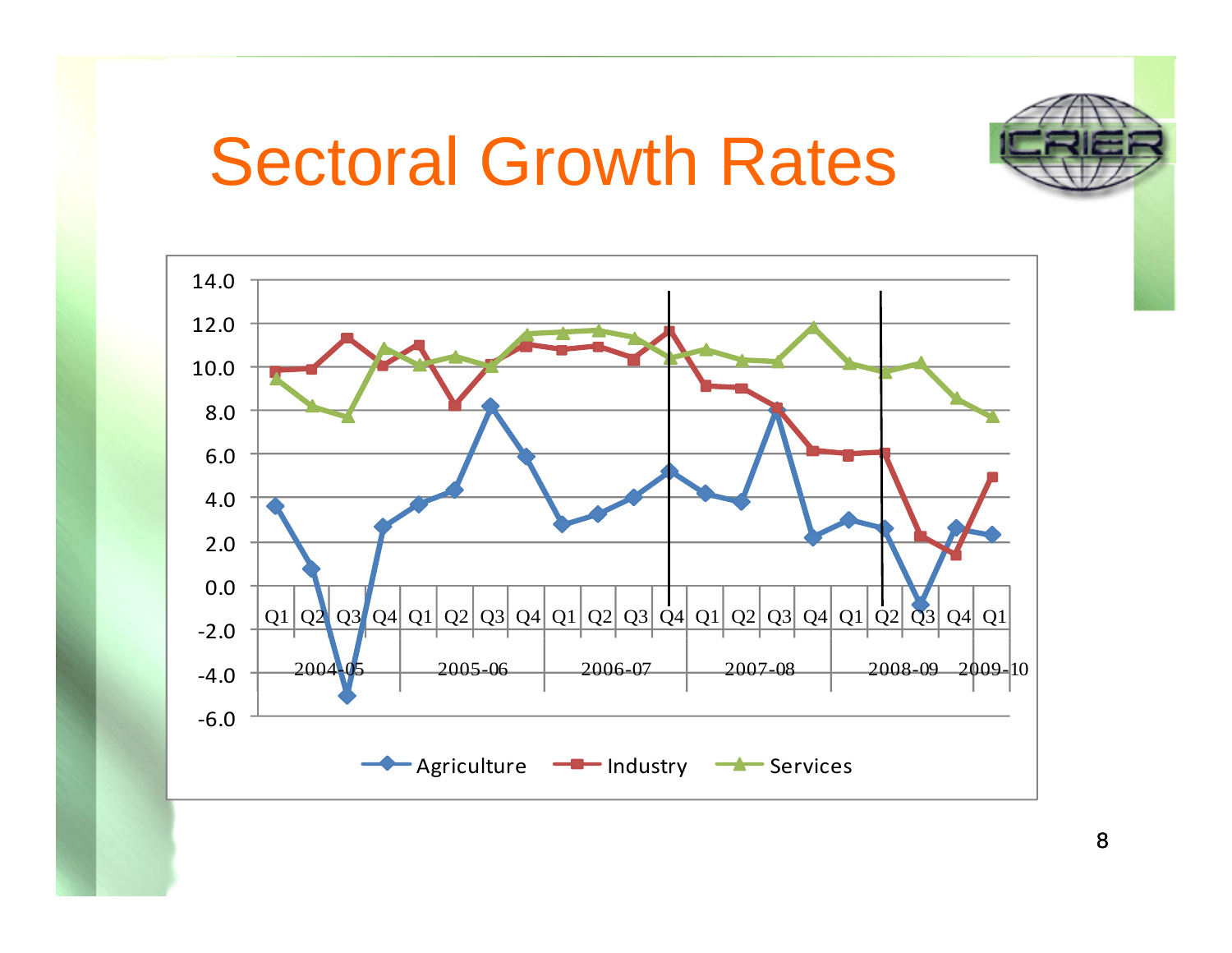# Industry and Manufacturing



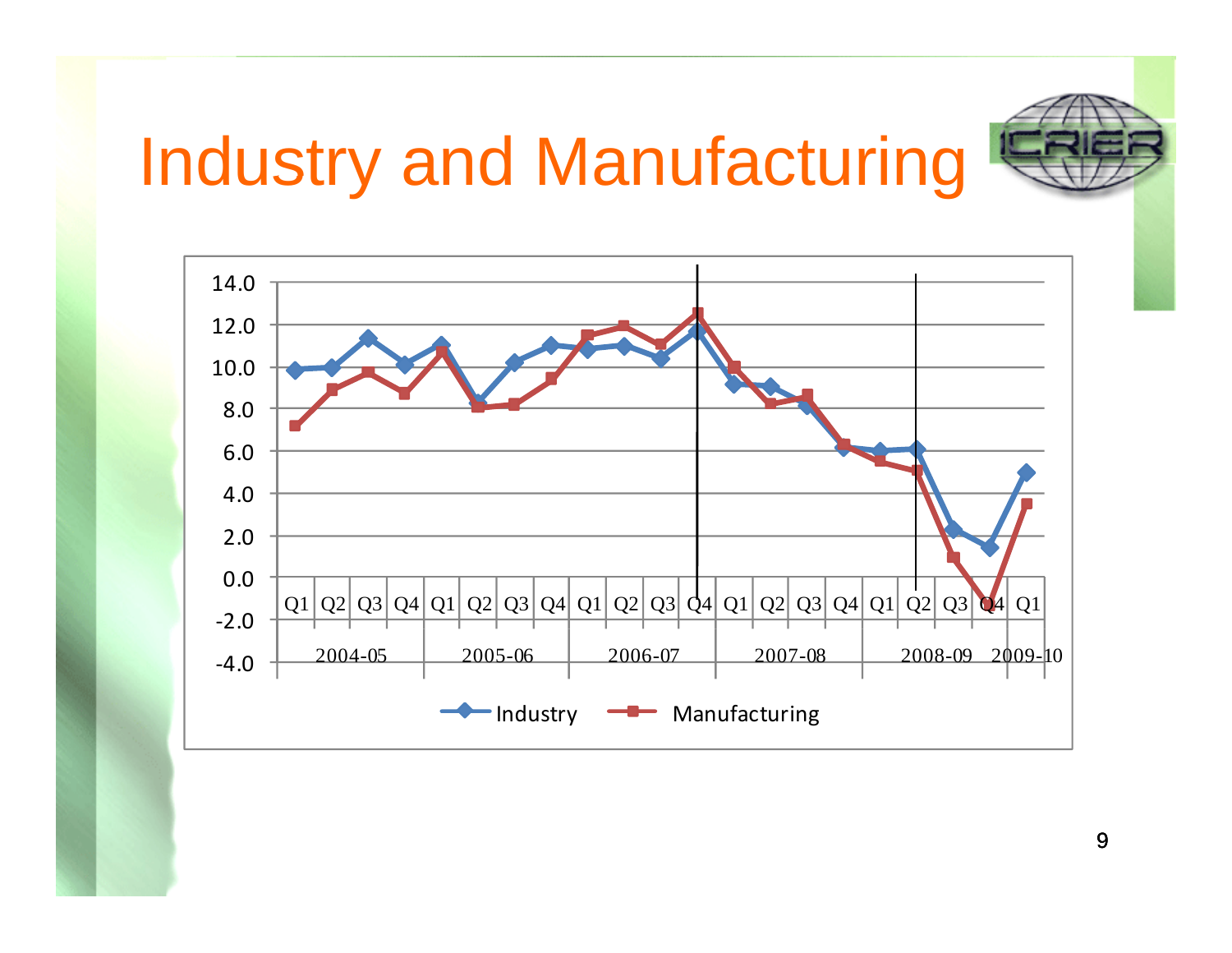





*Drop in consumption growth followed by drop in investment growth*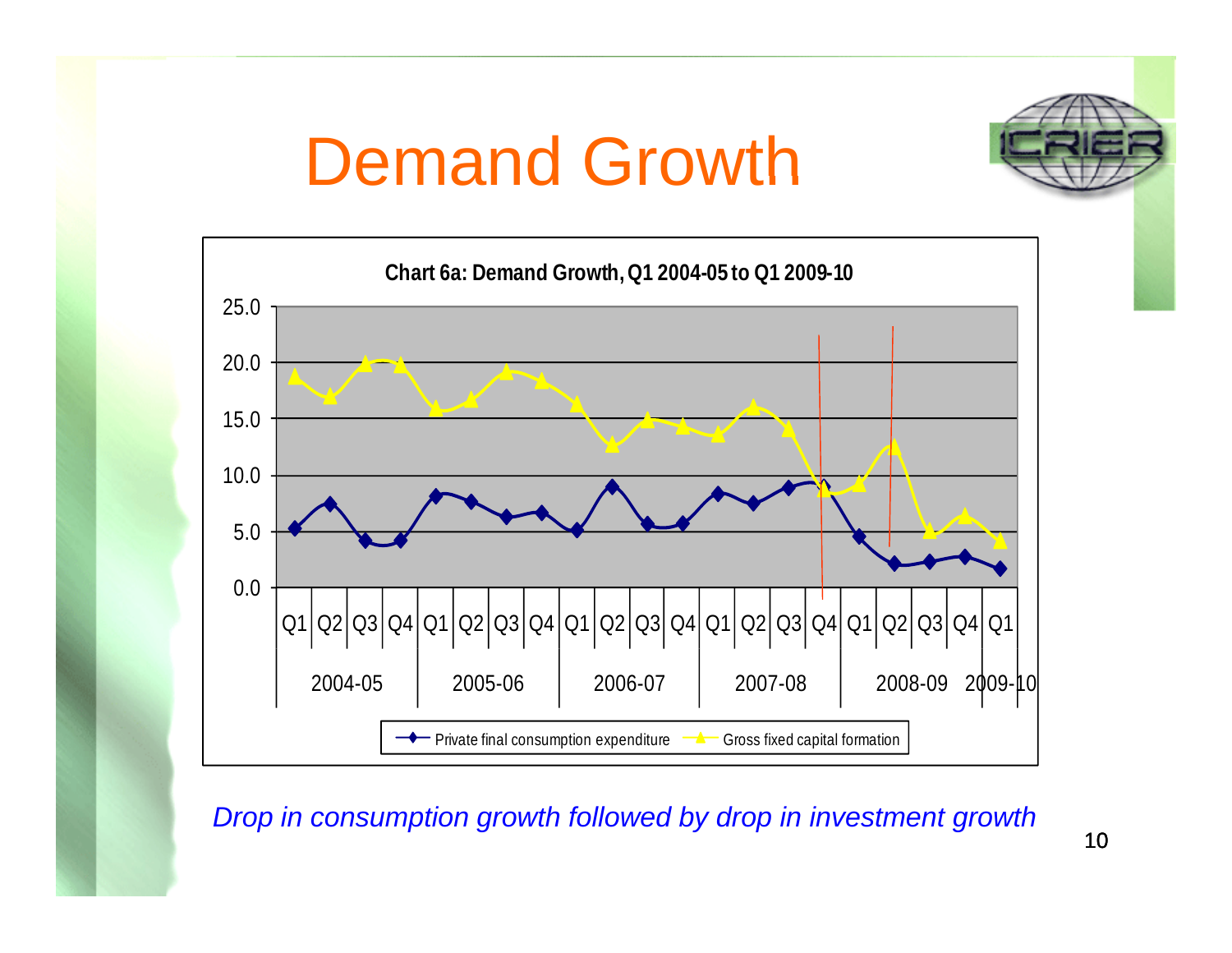#### Fiscal Stimulus





*Fiscal stimulus cushioned the fall in demand growth*

11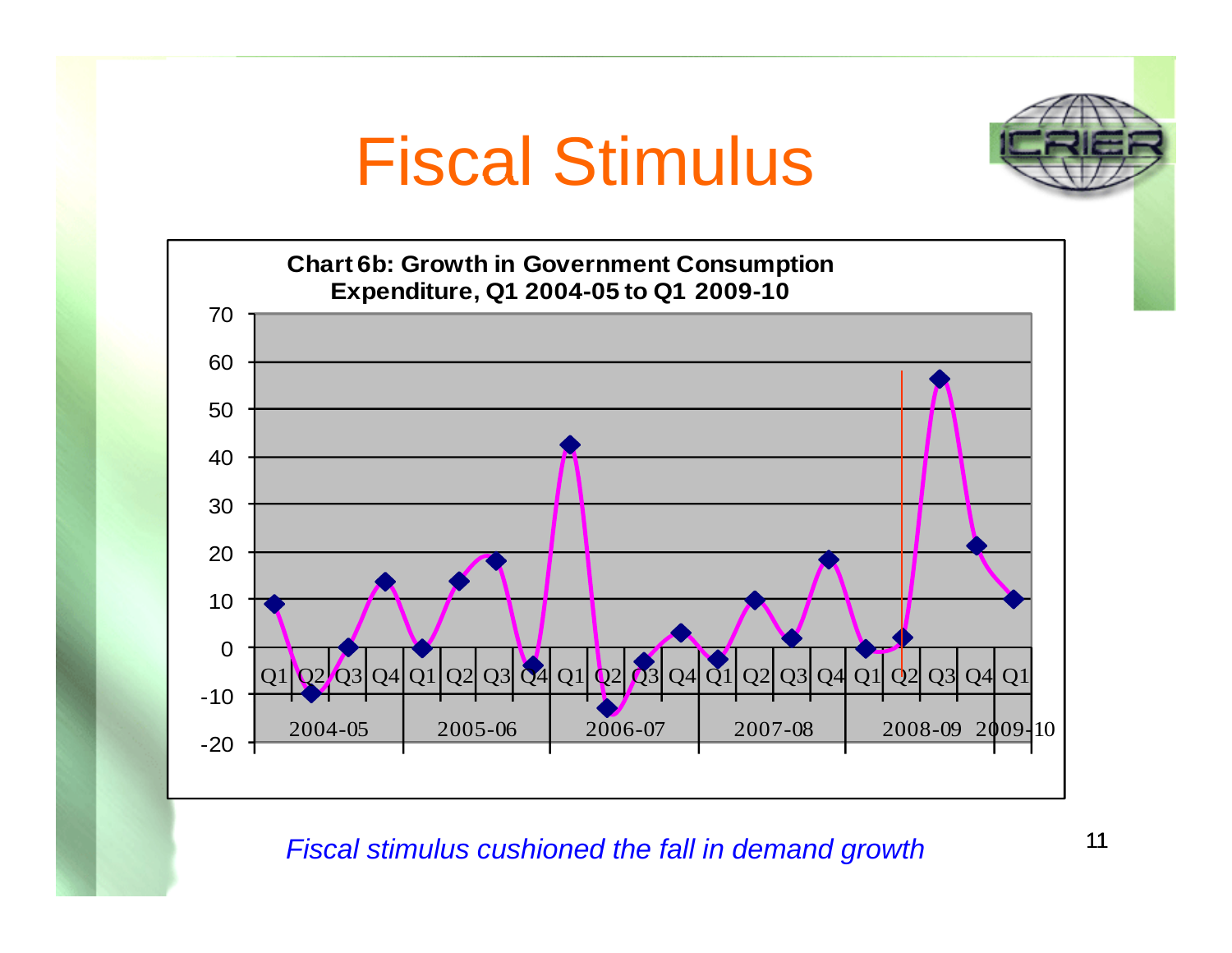#### Quarter-on-Quarter Data: Non-Agricultural Growth



*Signs of bottoming out*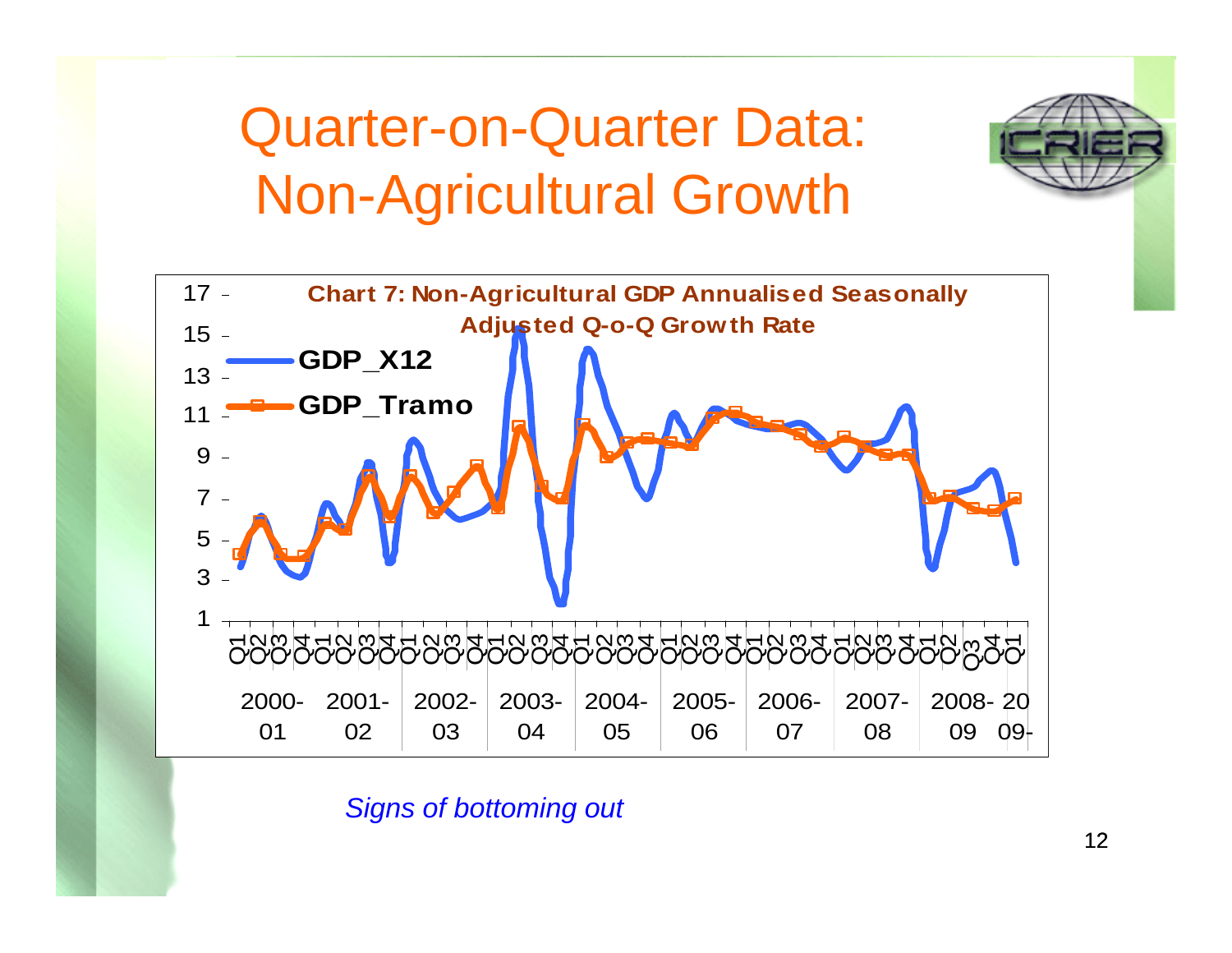#### Quarter-on-Quarter Data: IIP





*Strong revival in last two quarters*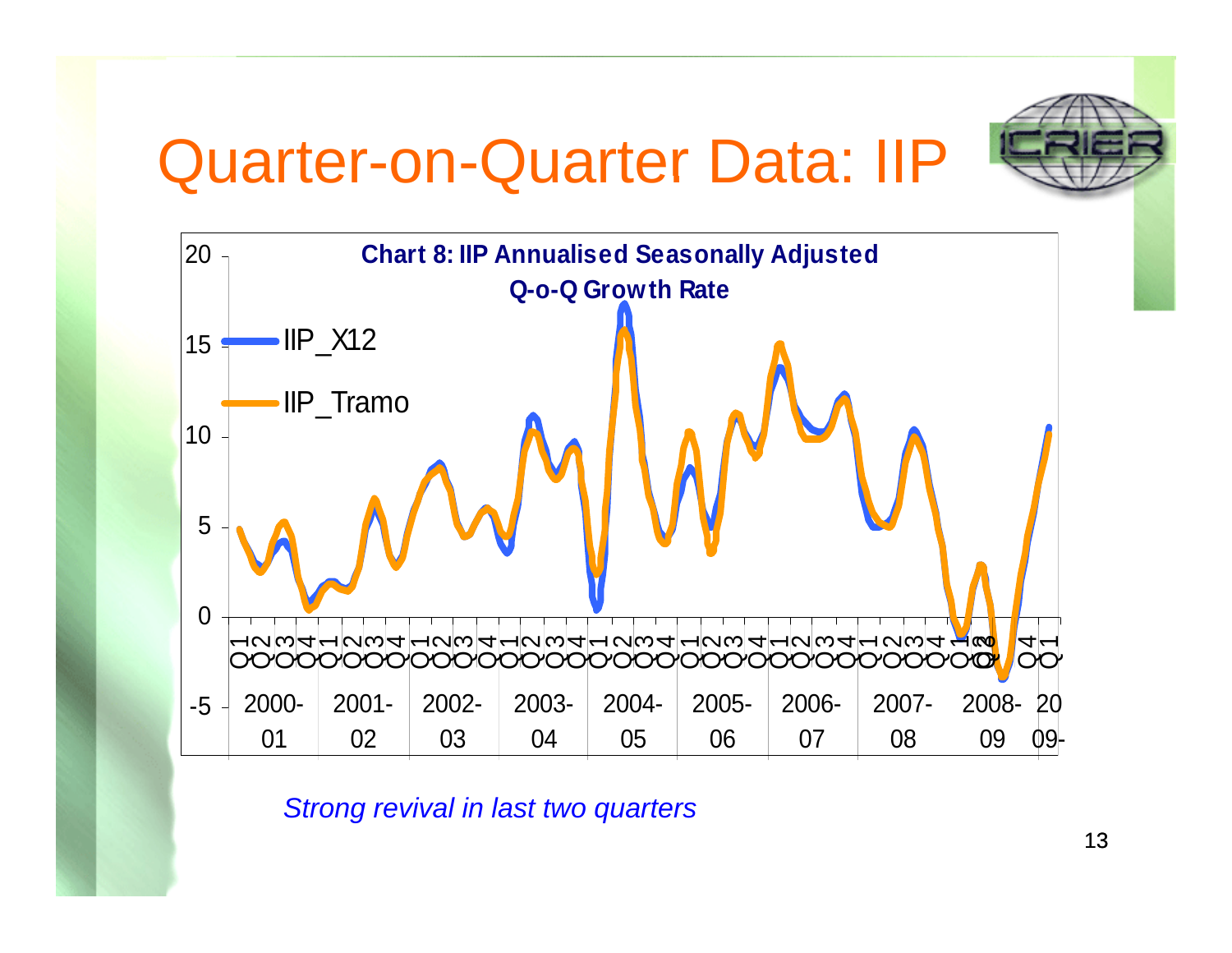#### Manufacturing Collapse and De-stocking



*Industrial recovery so far related to inventory rebuilding?*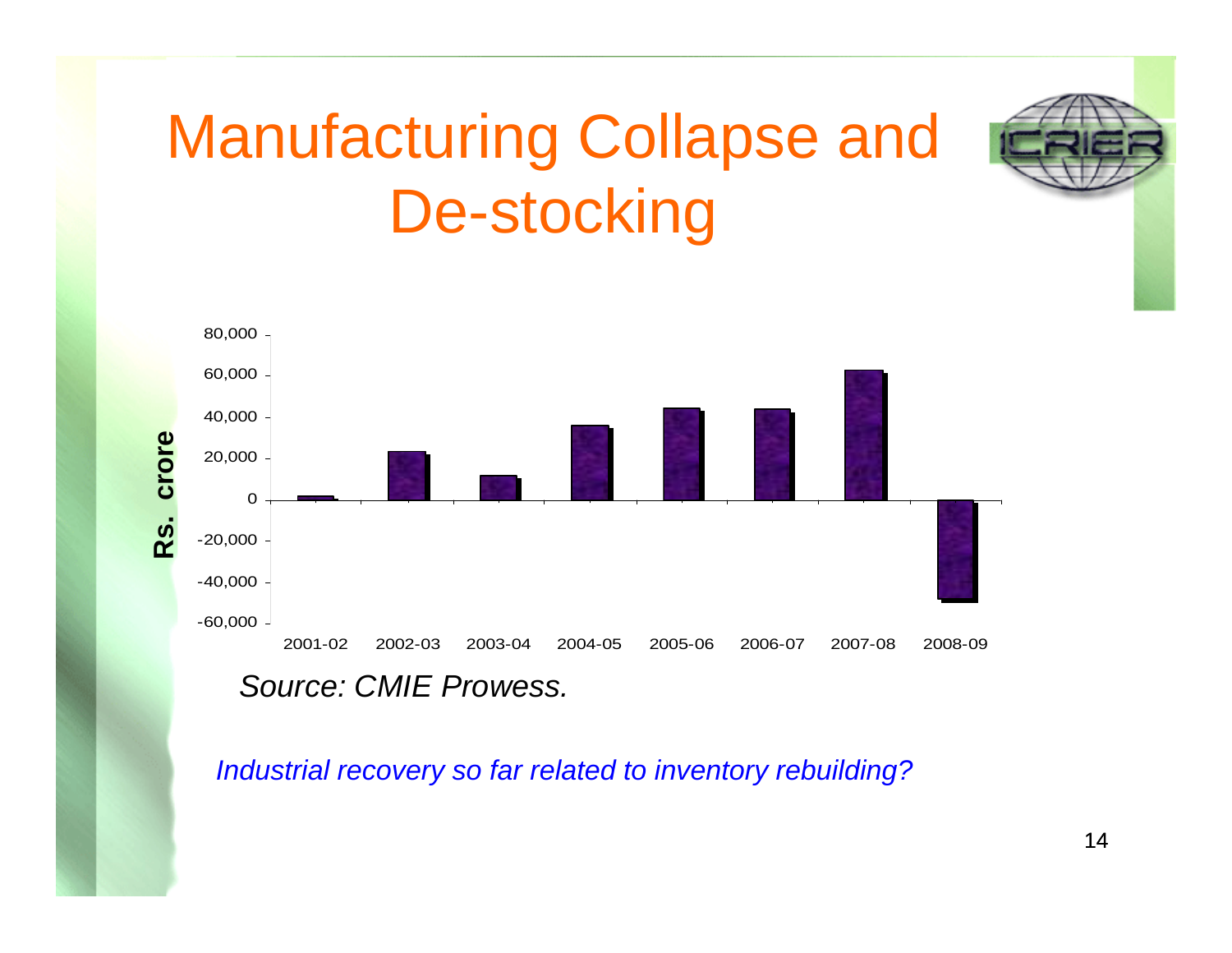# Corporate Demand



| <b>Table 3: Corporate Performance: Manufacturing Sector</b><br>(Year-on-Year Growth in Per Cent) |         |                |                |         |         |                |                |
|--------------------------------------------------------------------------------------------------|---------|----------------|----------------|---------|---------|----------------|----------------|
|                                                                                                  | 2007-08 |                | 2008-09        |         |         |                | 2009-10        |
|                                                                                                  | Q3      | Q <sub>4</sub> | Q <sub>1</sub> | Q2      | Q3      | Q <sub>4</sub> | Q <sub>1</sub> |
| <b>Net sales</b>                                                                                 | 16.0    | 24.2           | 39.6           | 38.1    | 6.9     | $-5.9$         | $-13.3$        |
| Other & extra-ordinary<br>income                                                                 | 56.7    | 0.6            | $-40.6$        | $-8.3$  | $-13.6$ | 6.0            | 63.8           |
| <b>Total expenses</b>                                                                            | 16.6    | 26.7           | 43.3           | 47.0    | 7.1     | $-11.7$        | $-15.4$        |
| Raw materials, stores,<br>spares, etc.                                                           | 15.5    | 31.7           | 48.3           | 53.3    | 5.1     | $-17.7$        | $-19.9$        |
| Salaries and wages                                                                               | 18.4    | 24.3           | 31.1           | 26.1    | 19.1    | 2.5            | $-1.2$         |
| Power & fuel                                                                                     | 18.9    | 27.4           | 29.0           | 39.1    | 20.1    | 0.9            | $-0.7$         |
| Interest expenses                                                                                | 30.3    | 26.6           | 39.8           | 64.1    | 81.8    | 49.4           | 14.5           |
| <b>Net Profit</b>                                                                                | 14.9    | 3.7            | $-4.5$         | $-61.1$ | $-57.3$ | 25.3           | 21.8           |
| Source: CMIE Prowess (1870 companies).                                                           |         |                |                |         |         |                |                |

*Profitability improved but sales growth deteriorated*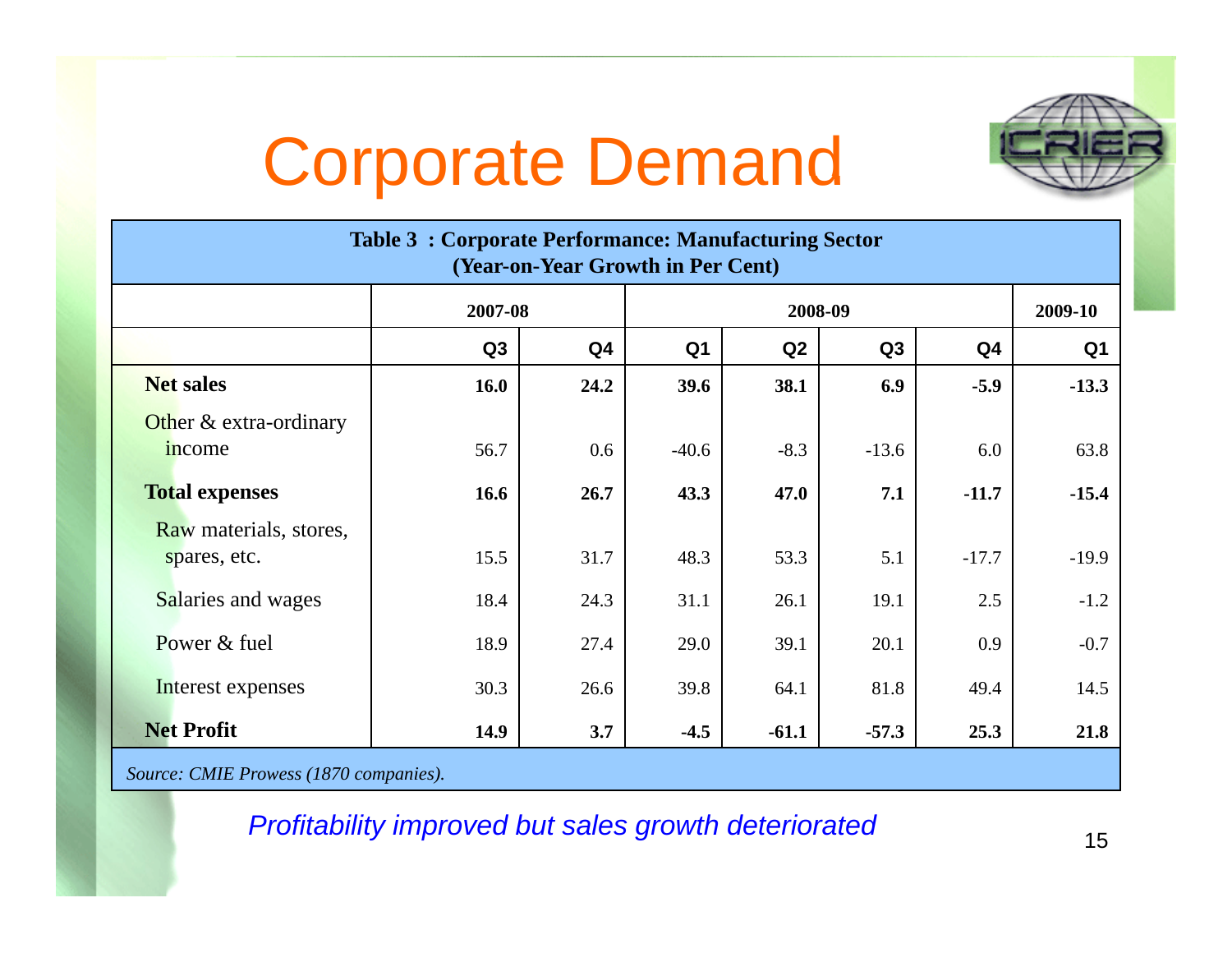

#### 3. Fiscal Sustainability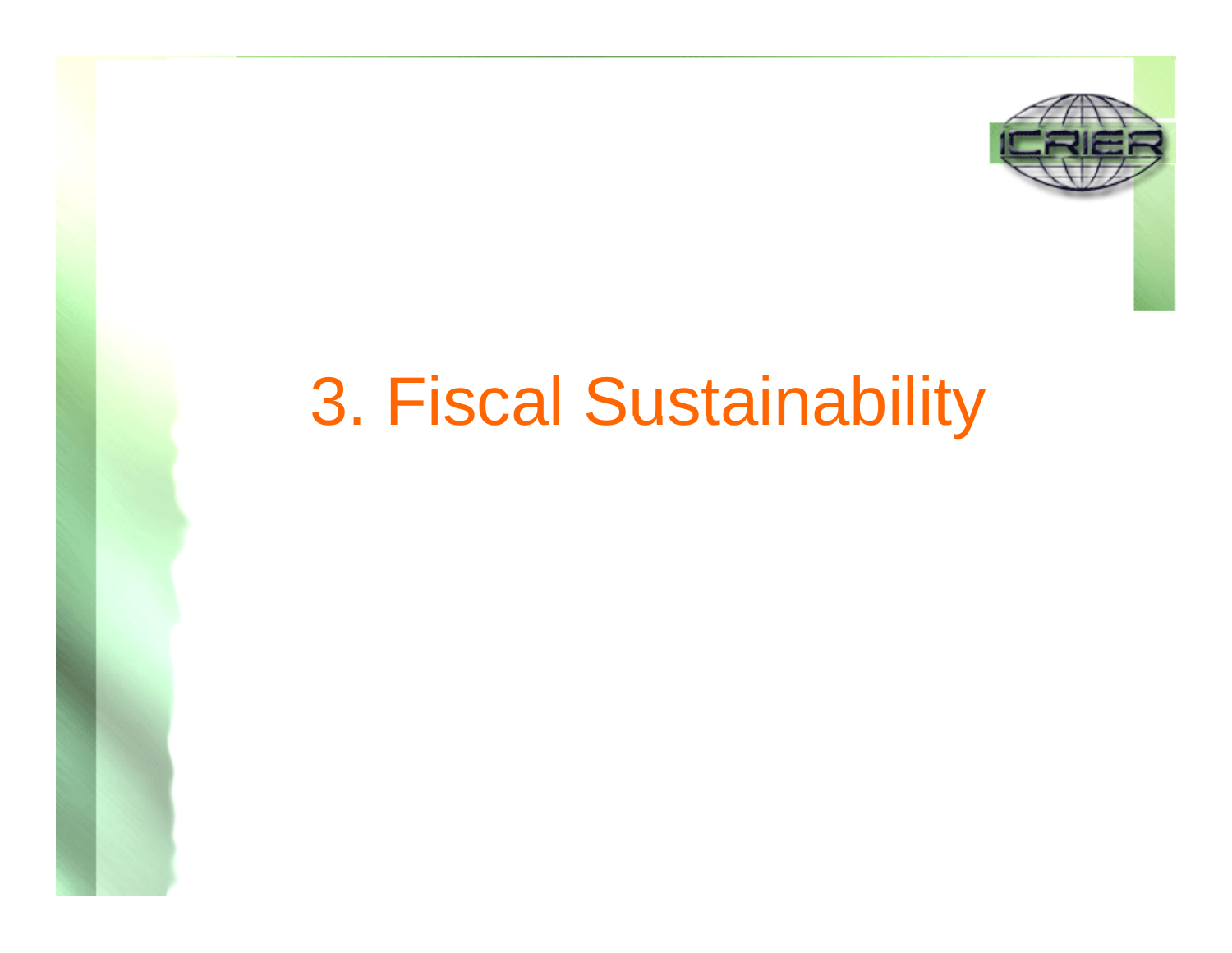## Fiscal Sustainability



- • Falling fiscal deficits brought down debt-GDP ratios
	- Centre from 63% in 2004-05 to 59% in 2008-09
	- $-$  Centre and states combined from 81% to 75%
- • Expected to rise this year to 60% for the centre and 77% for the centre and states combined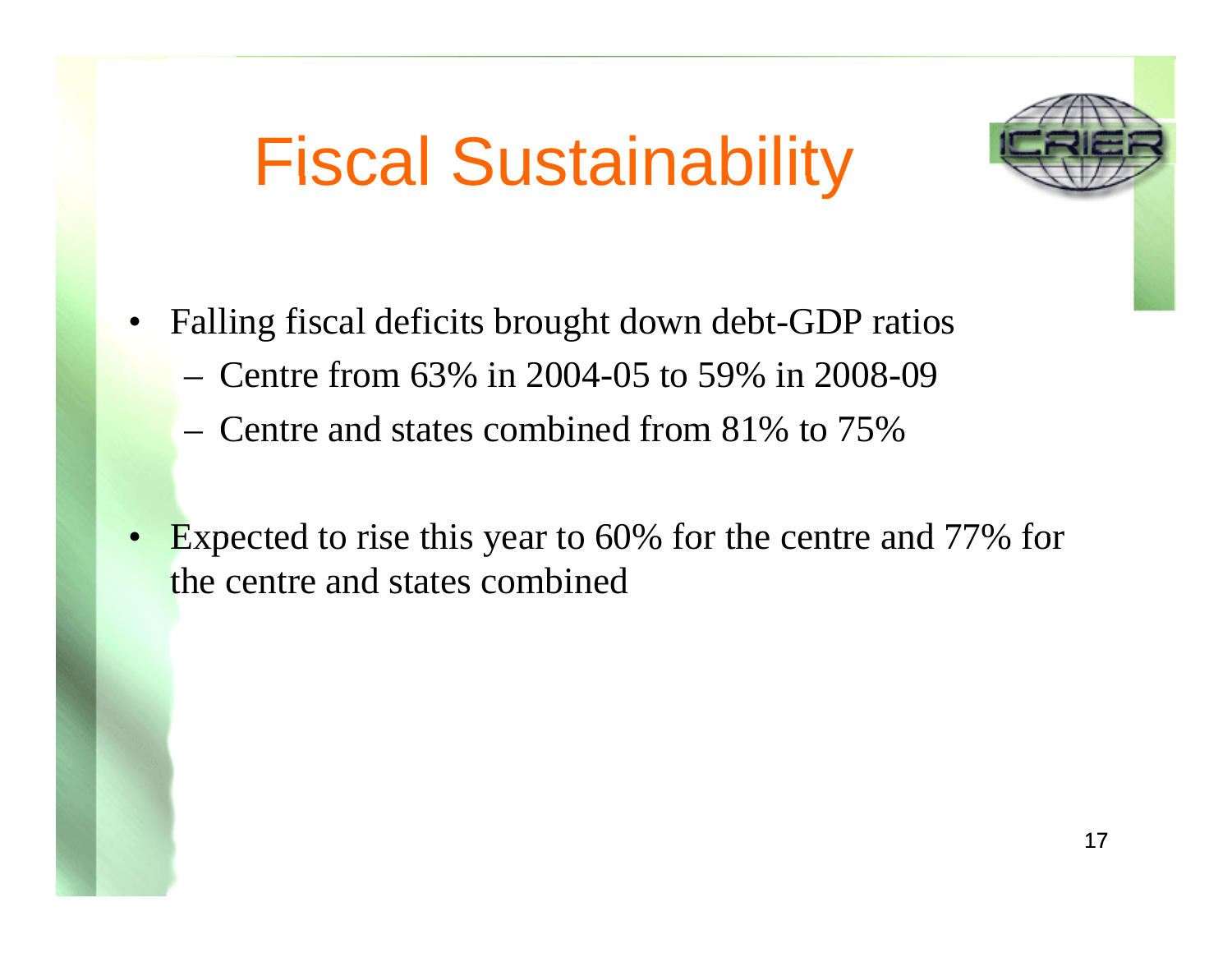# Fiscal Sustainability



- • Debt ratio is determined by:
	- 1. Difference between nominal GDP growth and nominal interest rate on debt and
	- 2. Primary balance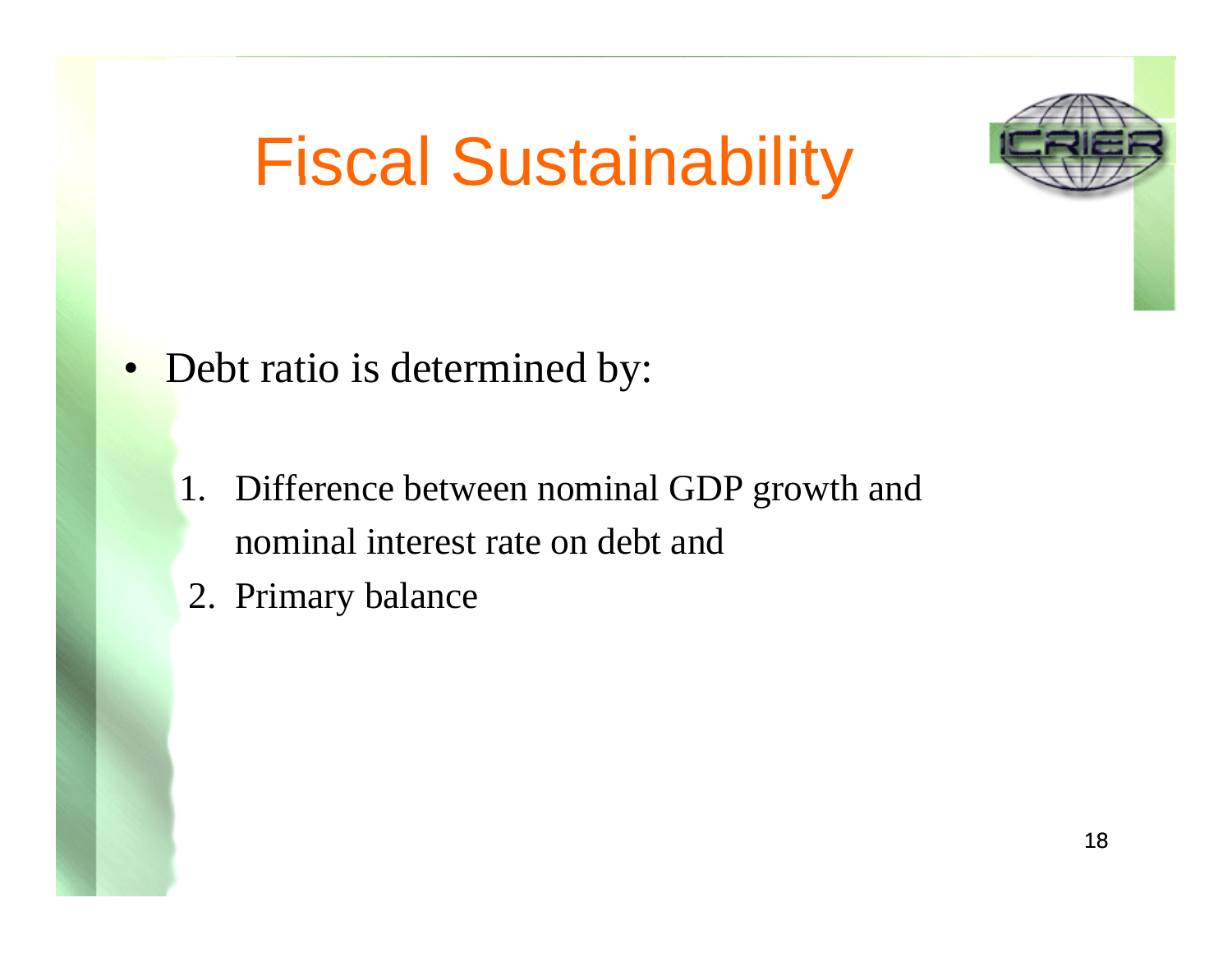#### Debt Ratios: Two Scenarios

|         | <b>Best Scenario</b>              | <b>Worst Scenario</b>             |
|---------|-----------------------------------|-----------------------------------|
| Year    | $g = 14\%, i = 7\%,$<br>$p = 3\%$ | $g = 12\%, i = 9\%,$<br>$p = 5\%$ |
| 2008-09 | 74.7                              | 74.7                              |
| 2009-10 | 73.1                              | 77.7                              |
| 2010-11 | 71.6                              | 80.6                              |
| 2011-12 | 70.2                              | 83.5                              |
| 2012-13 | 68.9                              | 86.2                              |
| 2013-14 | 67.7                              | 88.9                              |
| 2014-15 | 66.5                              | 91.5                              |
| 2015-16 | 65.4                              | 94.1                              |
| 2016-17 | 64.4                              | 96.6                              |

Note:  $g$  = Nominal growth rate,  $l$  = Interest rate on debt,  $p$  = primary deficit.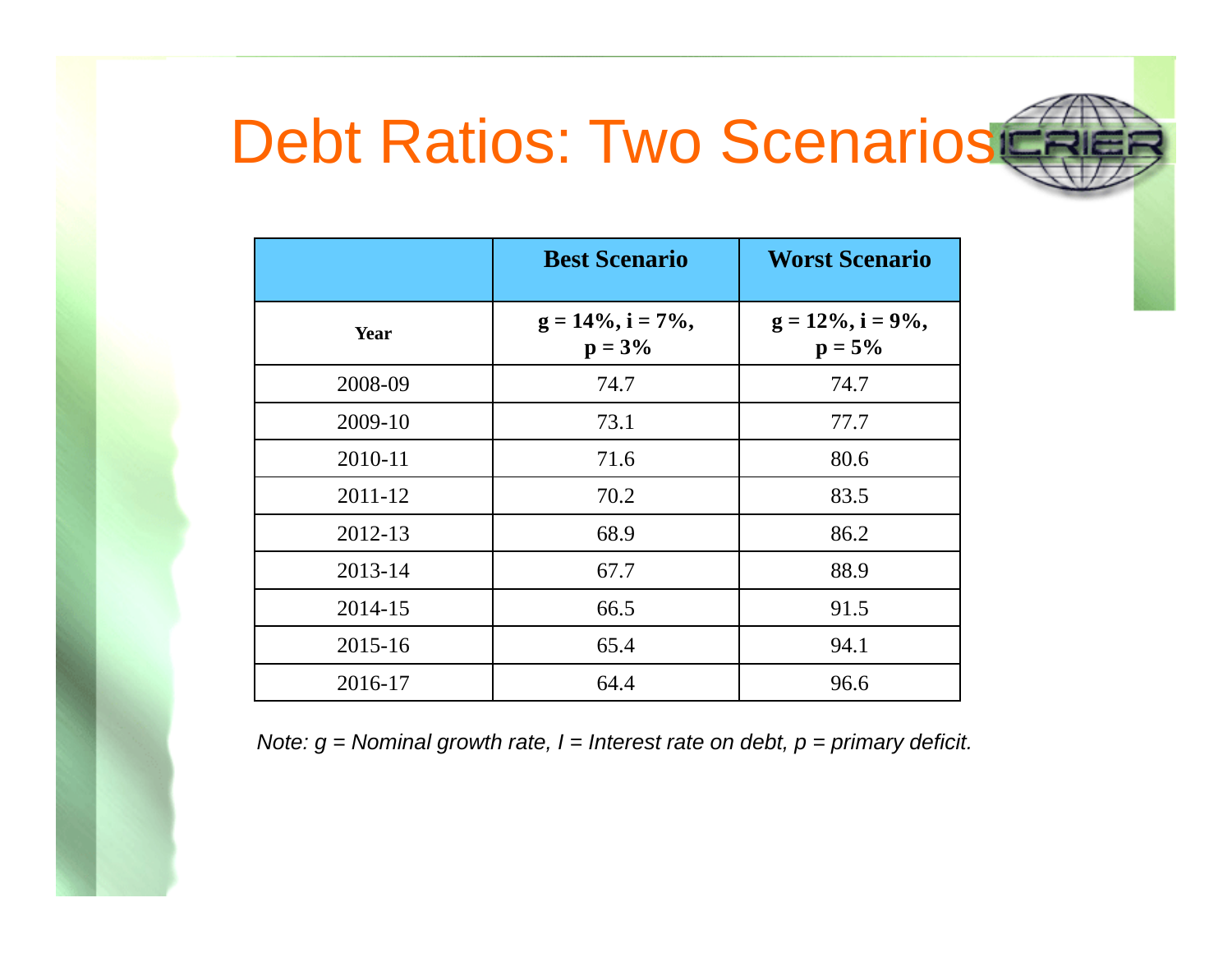# Policy Options



- With nominal GDP growth less than  $12\%$ , interest rate on debt at 7.5% and primary deficit of 4.5% of GDP debt ratio is bound to rise
- Need to reduce primary deficit
- Interest rate reduction may not be possible
- Inflation option?
	- Not feasible in India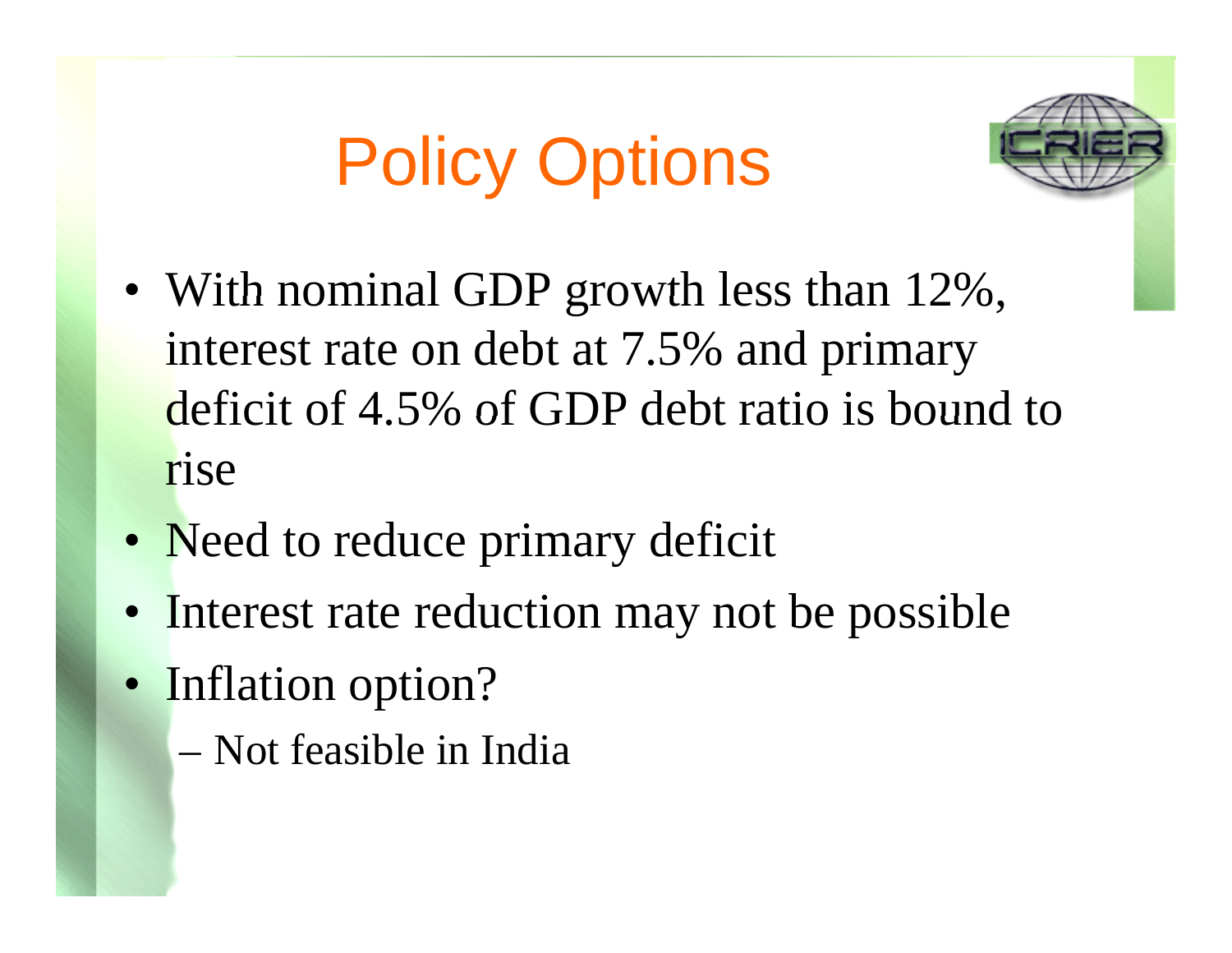

#### 4. Inflation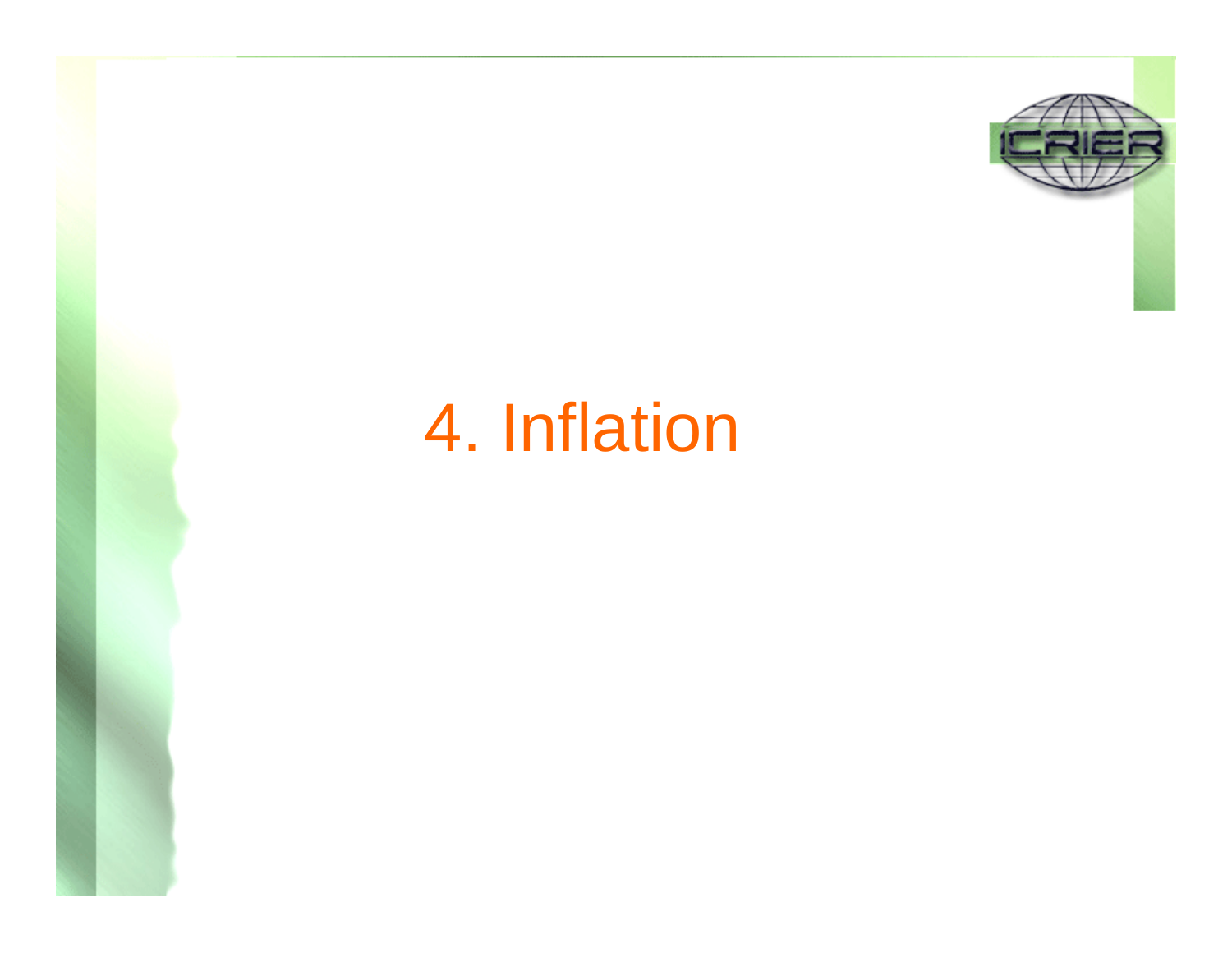#### WPI and CPI: Diverging Trends

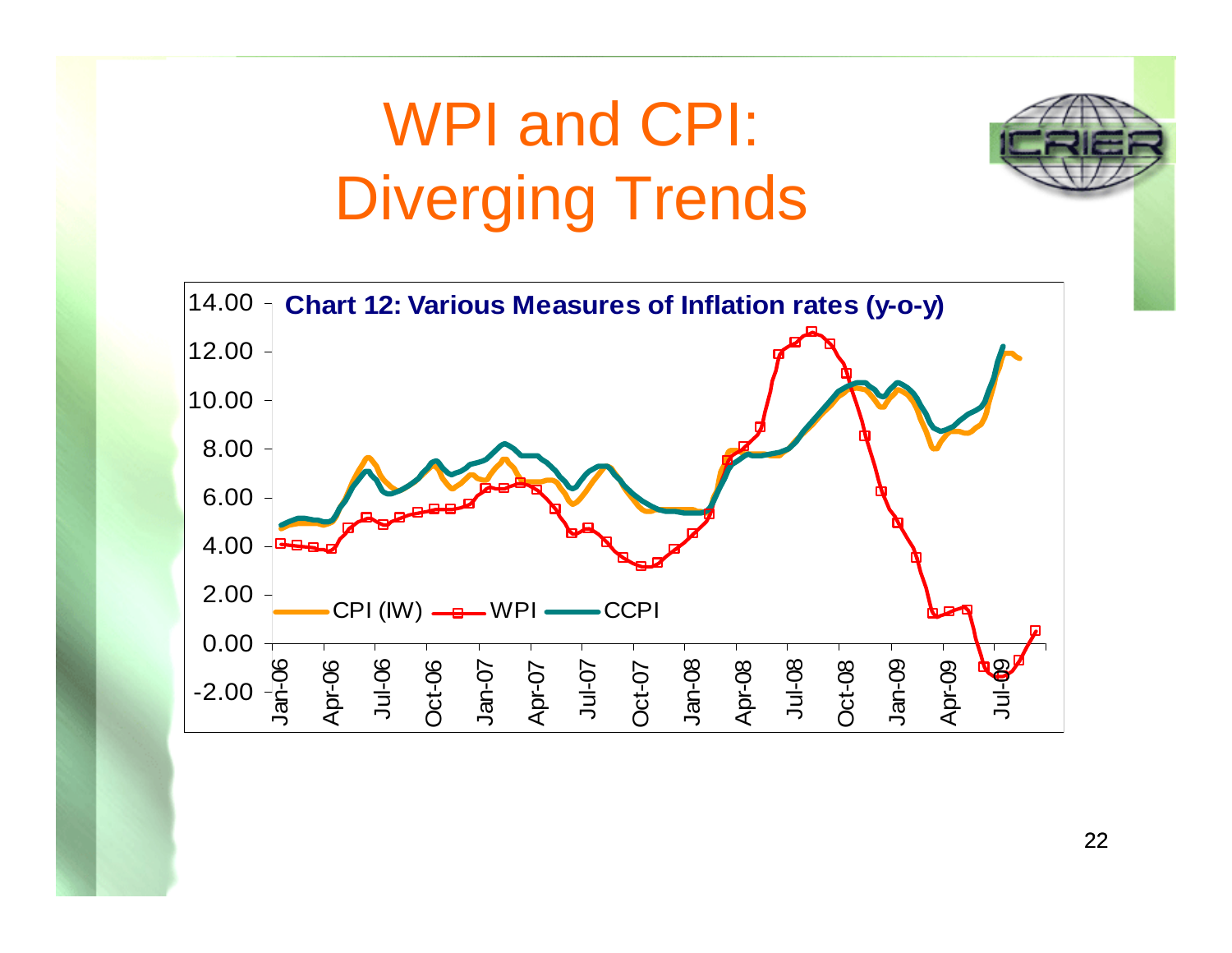#### Month-on-Month Trends: WPI





*Moved up fast from deflation to high inflation in July & August 09, but moderation in September*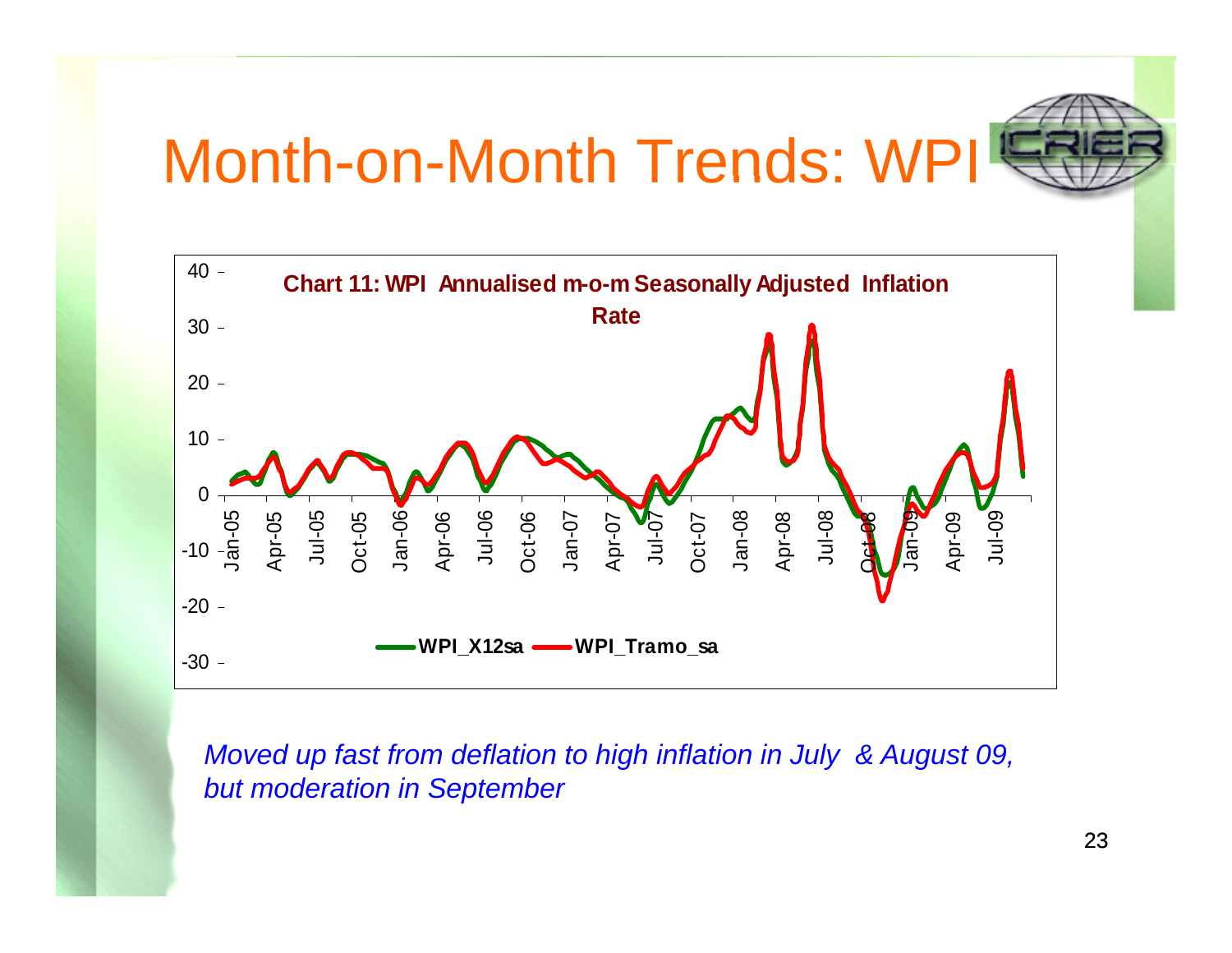#### Month-on-Month Trends: C



*Moving up very high in June & July 2009, but moderated in August.*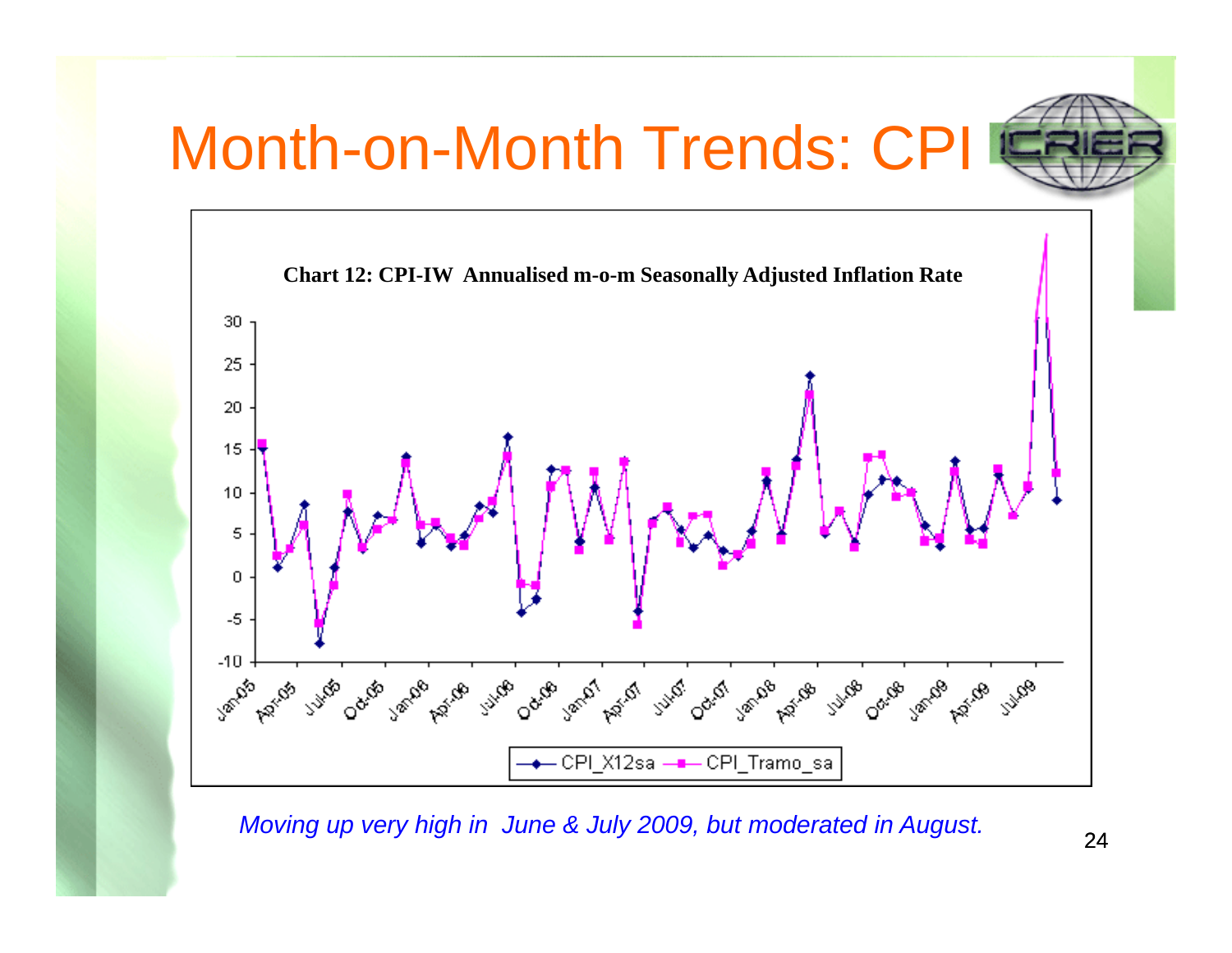#### **WPI Inflation by Product Group**

|               |            | Primary articles |          | Fuel, power,<br>light $\&$ | Manufactured products |      |                                        |
|---------------|------------|------------------|----------|----------------------------|-----------------------|------|----------------------------------------|
|               | <b>WPI</b> | Food             | Non-food | lubricants                 | All                   | Food | <b>Basic</b> metals<br>alloys & metals |
| Weights       | 100.0      | 15.4             | 6.1      | 14.2                       | 63.8                  | 11.5 | 8.3                                    |
| $Jun-08$      | 11.8       | 5.9              | 17.1     | 16.3                       | 10.6                  | 14.4 | 21.3                                   |
| $Jul-08$      | 12.4       | 6.0              | 17.0     | 17.2                       | 11.1                  | 14.0 | 22.8                                   |
| Aug-08        | 12.8       | 6.9              | 17.0     | 17.2                       | 11.7                  | 14.5 | 23.3                                   |
| $Sep-08$      | 12.3       | $7.7\,$          | 17.0     | 16.6                       | 10.9                  | 14.0 | $21.0\,$                               |
| $Oct-08$      | 11.1       | 9.9              | 13.8     | 14.0                       | 9.4                   | 8.6  | 19.4                                   |
| <b>Nov-08</b> | 8.5        | 10.3             | 12.1     | 6.4                        | 7.8                   | 5.4  | 14.6                                   |
| Dec-08        | 6.2        | 10.0             | 9.3      | $-0.2$                     | 6.6                   | 4.2  | 12.6                                   |
| $Jan-09$      | 4.9        | 11.0             | 6.7      | $-1.7$                     | 5.3                   | 6.9  | 7.4                                    |
| Feb-09        | 3.5        | 9.3              | 2.1      | $-3.4$                     | 4.8                   | 9.3  | 2.2                                    |
| Mar-09        | 1.2        | 7.5              | $-0.9$   | $-6.0$                     | 2.3                   | 8.9  | $-9.4$                                 |
| Apr-09        | 1.3        | 8.6              | 1.9      | $-5.7$                     | 1.8                   | 12.5 | $-14.3$                                |
| May-09        | 1.4        | 8.4              | 3.0      | $-6.1$                     | 2.2                   | 13.9 | $-13.3$                                |
| $Jun-09$      | $-1.0$     | 10.9             | 0.1      | $-12.5$                    | 0.6                   | 11.5 | $-14.1$                                |
| Jul-09        | $-0.9$     | 12.0             | $-2.6$   | $-10.3$                    | 0.0                   | 9.8  | $-15.1$                                |
| Aug-09        | $-0.7$     | 13.4             | $-2.1$   | $-9.8$                     | $-0.4$                | 10.8 | $-15.0$                                |
| <b>Sep-09</b> | 0.5        | 15.7             | $-3.2$   | $-8.2$                     | 0.3                   | 12.2 | $-13.3$                                |

*Source: Office of Economic Adviser, Ministry of Industry.*

*High inflation in food items and negative in others*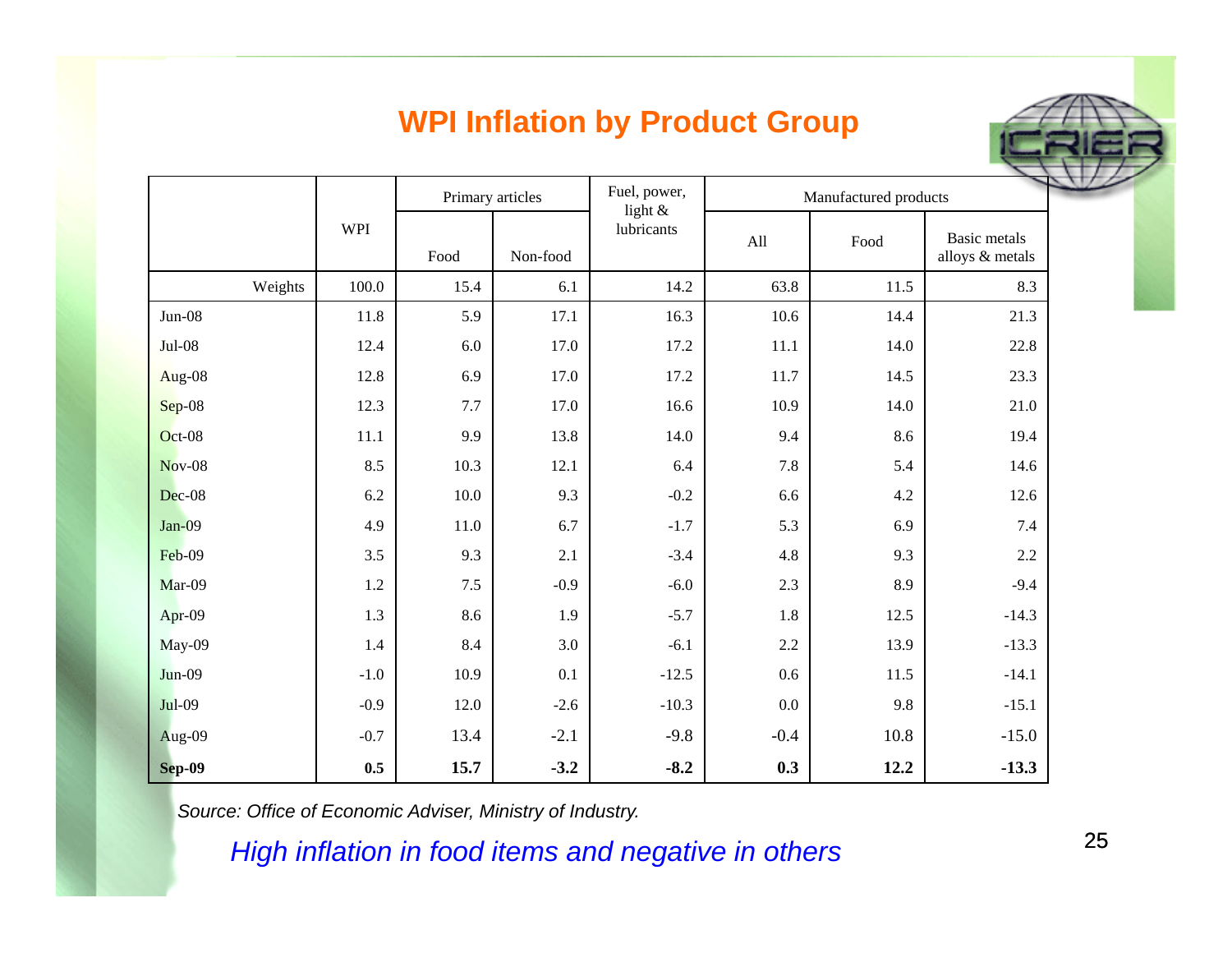#### Food Inflation Vs General Inflation



- $\bullet$  Current inflation just a "food inflation" due to agricultural crop failure?
	- WPI inflation mainly food items
- •CPI (IW) inflation also seen in "personal care  $\&$  effects" (mostly FMCGs) and "other miscellaneous items" (mostly consumer durables) with a combined weight of 7.6%
	- – $-$  12% for personal care  $\&$  effects
	- 20% for other miscellaneous items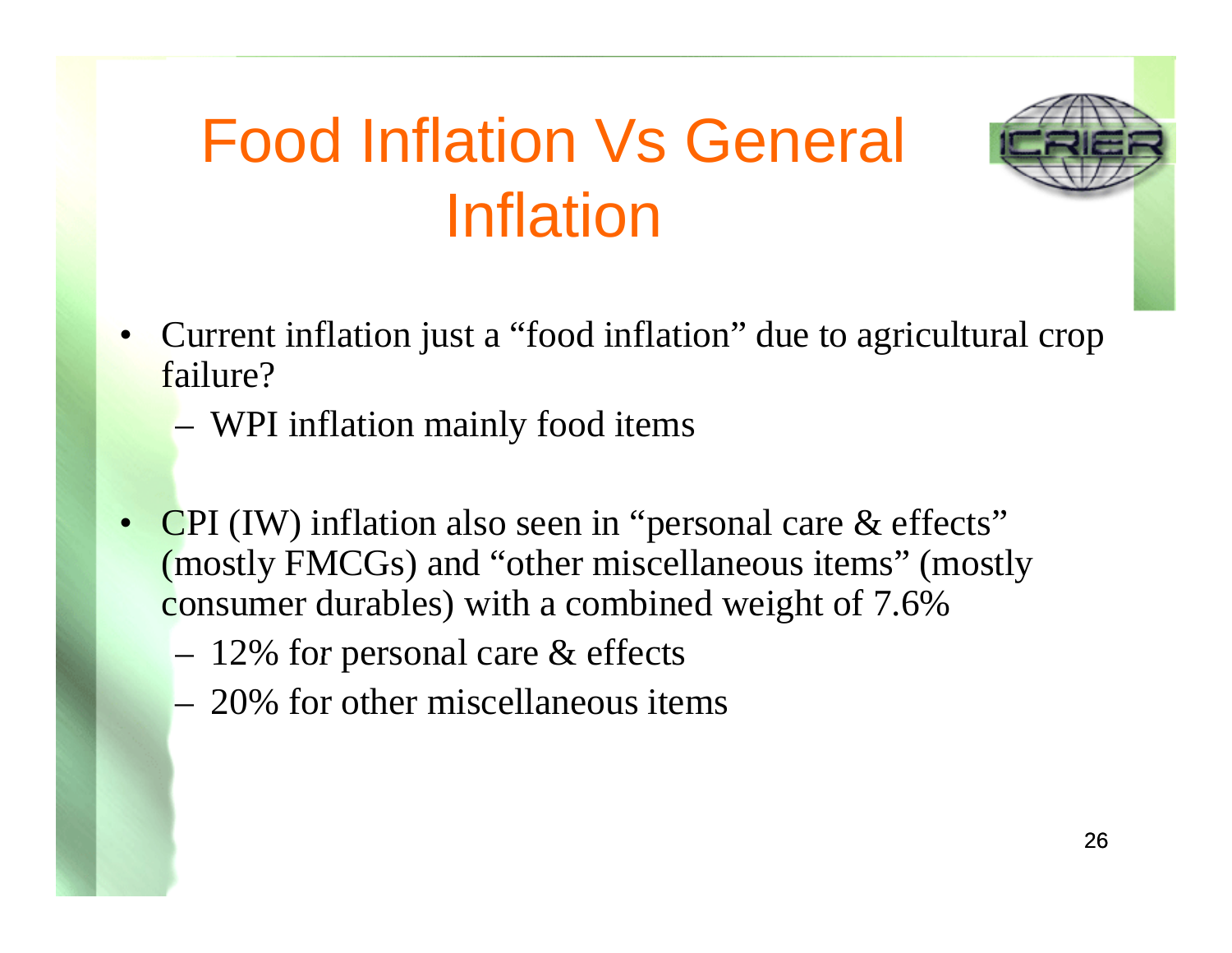

#### 5. Balance of Payment Paymen tS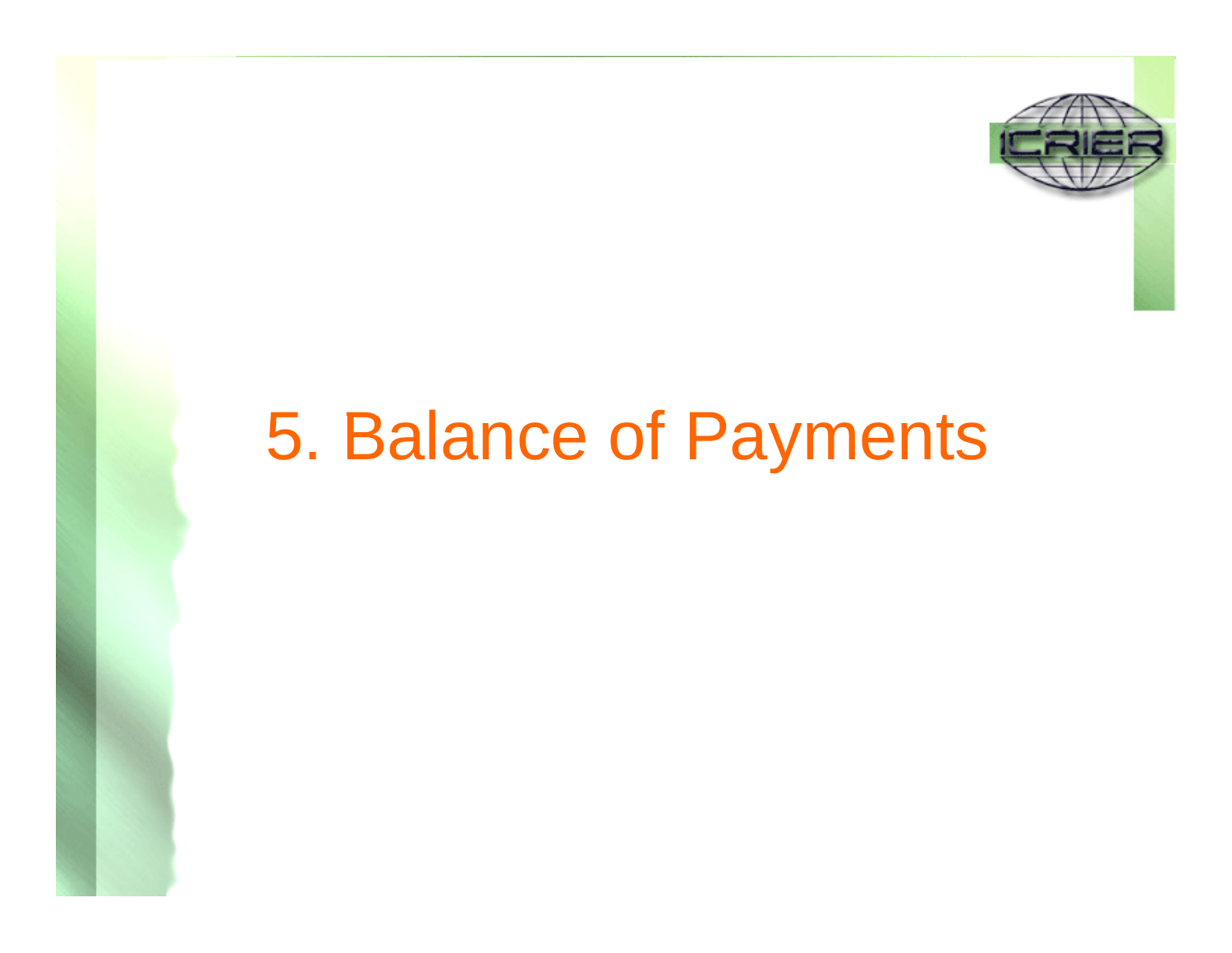## Balance of Payments



•*2008 -09 current a/c deficit highest since 1990 -91 g*

•*Capital surplus lowest since 1981-82*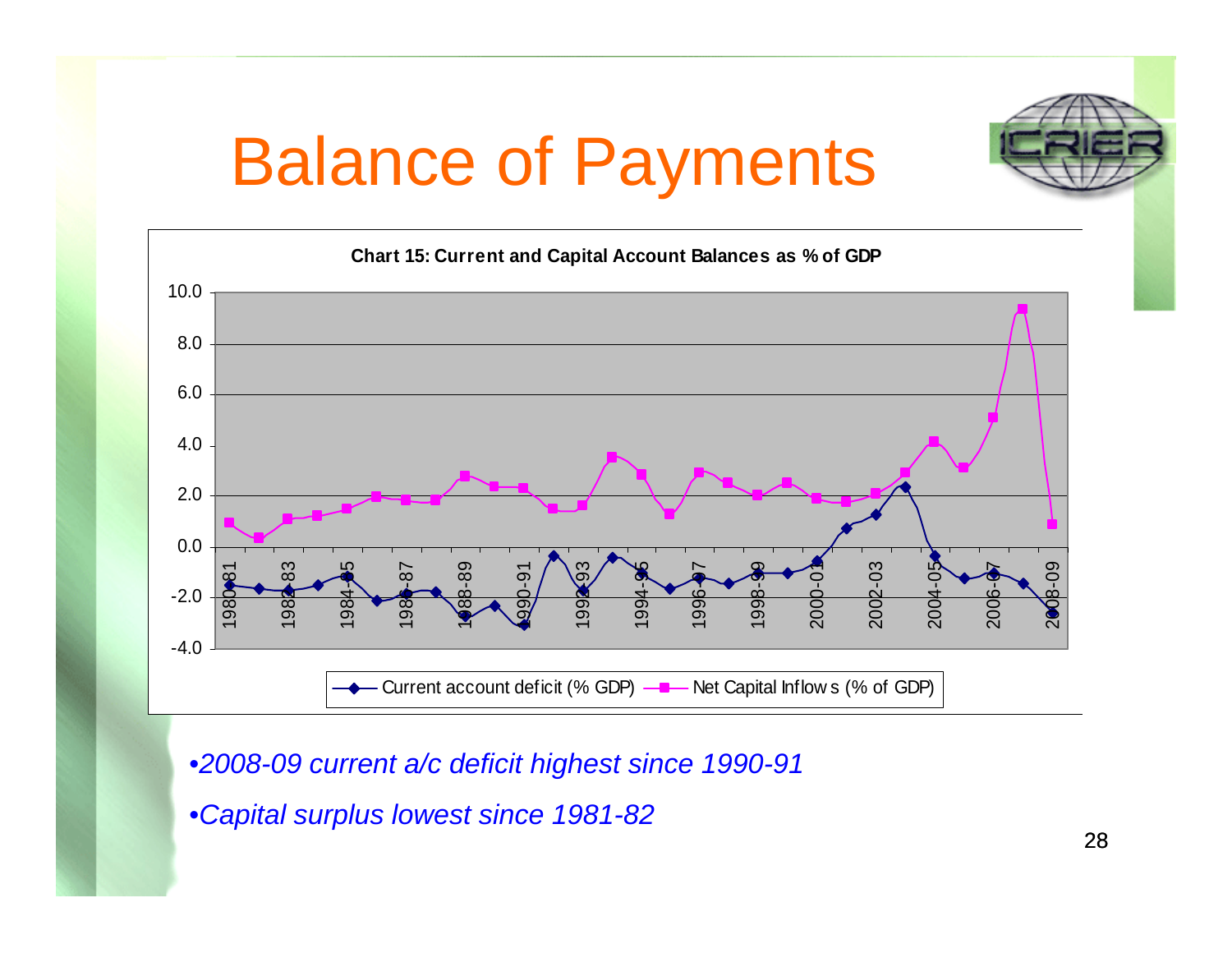# BOP 2009-10



- Assumptions:
	- Exports to fall by 10% and imports by 12.5%
	- Oil import price \$70/bbl against \$81/bbl last year
	- Software exports to rise by 5% against 19% last year
	- Private remittances to decline by 7% against a growth of 5% last year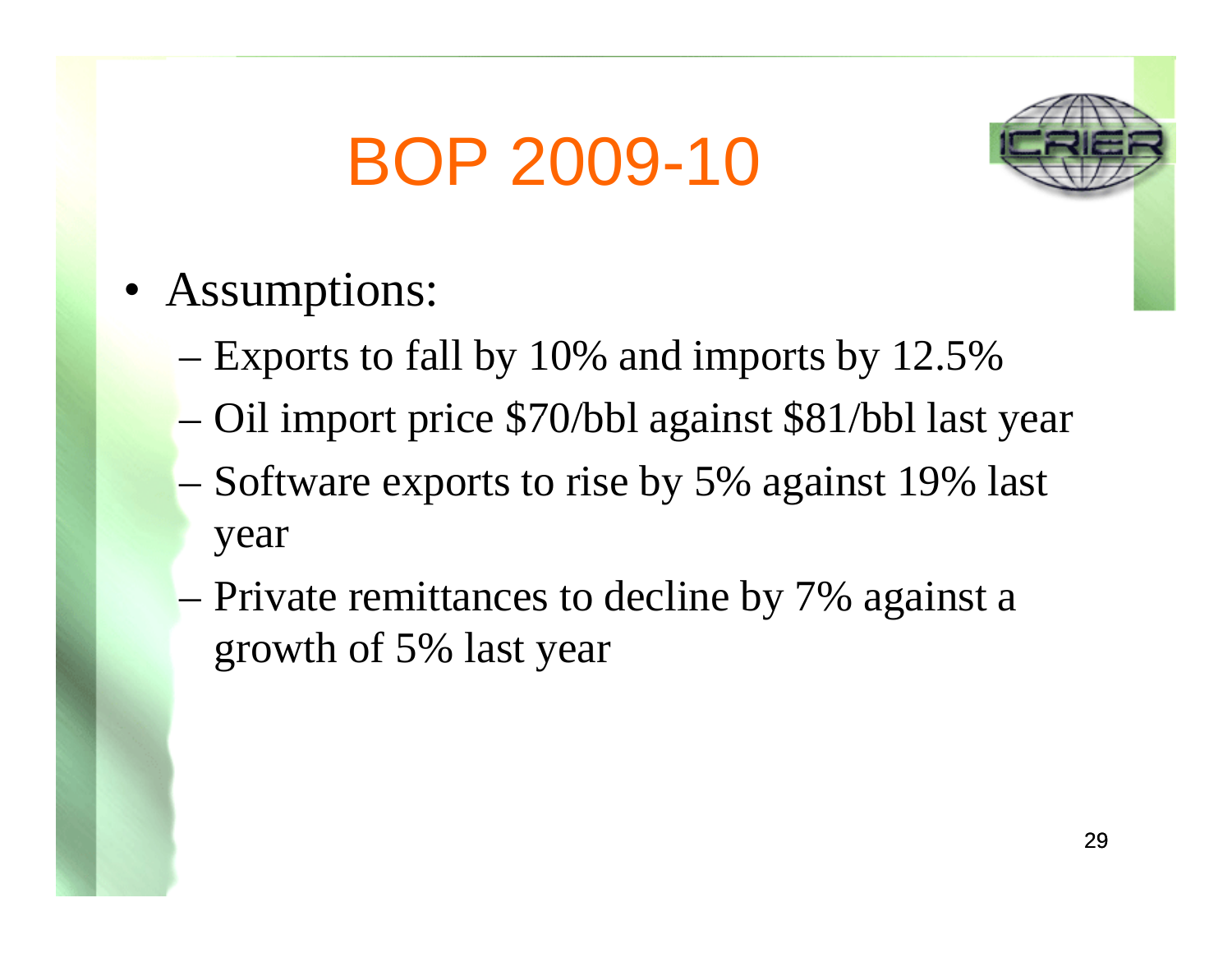| Table 11: India's Balance of Payments: Projections for 2009-10 (US\$ million)         |          |          |           |              |  |
|---------------------------------------------------------------------------------------|----------|----------|-----------|--------------|--|
|                                                                                       | 2006-07  | 2007-08  | 2008-09   | $2009-10(P)$ |  |
| <b>Exports</b>                                                                        | 128888   | 166163   | 175184    | 157666       |  |
| Imports                                                                               | 190670   | 257789   | 294587    | 257764       |  |
| Trade balance                                                                         | $-61782$ | $-91626$ | $-119403$ | $-100098$    |  |
| % of GDP                                                                              | $-6.8$   | $-7.8$   | $-10.3$   | $-8.2$       |  |
| Invisible receipts                                                                    | 114558   | 148604   | 162556    | 165562       |  |
| Invisible payments                                                                    | 62341    | 74012    | 72970     | 75513        |  |
| Invisibles, net                                                                       | 52217    | 74592    | 89586     | 90049        |  |
| % of GDP                                                                              | 5.7      | 6.4      | 7.7       | 7.4          |  |
| <b>Current</b> account                                                                | $-9565$  | $-17034$ | $-29817$  | $-10049$     |  |
| % of GDP                                                                              | $-1.0$   | $-1.5$   | $-2.6$    | $-0.8$       |  |
| Capital account (net)                                                                 | 46171    | 109198   | 9737      | 67415        |  |
| % of GDP                                                                              | 5.1      | 9.3      | 0.8       | 5.5          |  |
| -Foreign direct investment                                                            | 7693     | 15401    | 17496     | 19547        |  |
| -Portfolio investment                                                                 | 7060     | 29556    | $-14034$  | 23820        |  |
| -External commercial borrowings                                                       | 16103    | 22633    | 8158      | 10000        |  |
| -Short-term trade credit                                                              | 6612     | 17183    | $-5795$   | 2000         |  |
| -External assistance                                                                  | 1775     | 2114     | 2638      | 3406         |  |
| -NRI deposits                                                                         | 4321     | 179      | 4290      | 8642         |  |
| -Other banking capital                                                                | $-2408$  | 11578    | $-7687$   | $\Omega$     |  |
| -Other flows                                                                          | 5015     | 10554    | 4671      | $\Omega$     |  |
| <b>Change in Reserves (-increase/+decline)</b>                                        | -36606   | $-92164$ | 20080     | $-57366$     |  |
| Source: Reserve Bank of India for data up to 2008-09 and our projections for 2009-10. |          |          |           |              |  |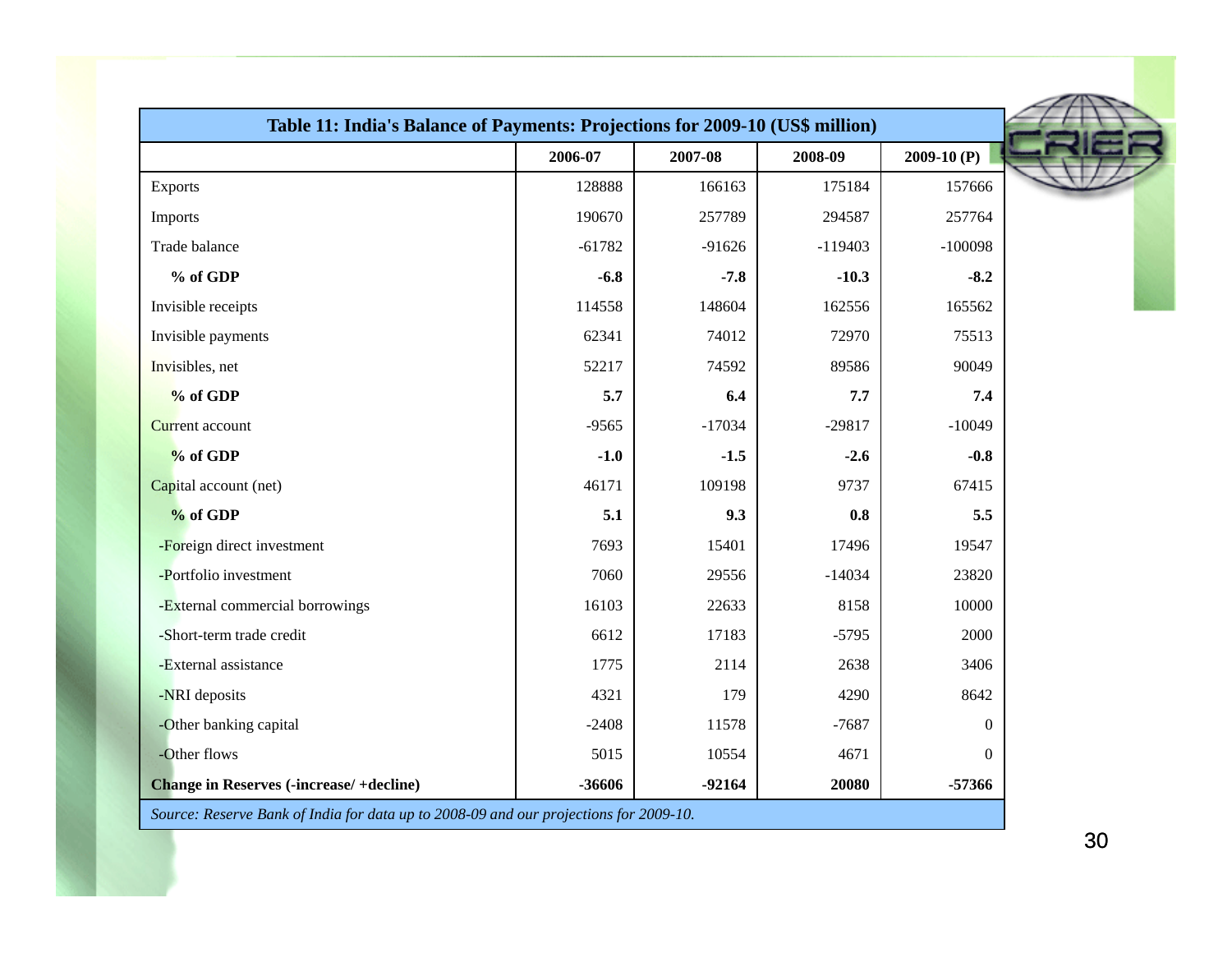| Table 12: India's Exchange Rate and Current Account Balance,<br>1993-94 to 2009-10 |                            |                                                 |                                                 |                                                         |  |  |  |
|------------------------------------------------------------------------------------|----------------------------|-------------------------------------------------|-------------------------------------------------|---------------------------------------------------------|--|--|--|
| Year                                                                               | US\$/Re<br>$(1993-94=100)$ | 36-Country<br>Trade-<br>weighted<br><b>NEER</b> | 36-Country<br>Trade-<br>weighted<br><b>REER</b> | <b>Current Account</b><br>Balance as % of<br><b>GDP</b> |  |  |  |
| 1993-94                                                                            | 100.0                      | 100.0                                           | 100.0                                           | $-0.4$                                                  |  |  |  |
| 1994-95                                                                            | 99.9                       | 98.91                                           | 104.32                                          | $-1.0$                                                  |  |  |  |
| 1995-96                                                                            | 94.06                      | 91.54                                           | 98.19                                           | $-1.6$                                                  |  |  |  |
| 1996-97                                                                            | 88.37                      | 89.27                                           | 96.83                                           | $-1.2$                                                  |  |  |  |
| 1997-98                                                                            | 84.54                      | 92.04                                           | 100.77                                          | $-1.4$                                                  |  |  |  |
| 1998-99                                                                            | 74.59                      | 89.05                                           | 93.04                                           | $-1.0$                                                  |  |  |  |
| 1999-00                                                                            | 72.39                      | 91.02                                           | 95.99                                           | $-1.0$                                                  |  |  |  |
| 2000-01                                                                            | 68.7                       | 92.12                                           | 100.09                                          | $-0.6$                                                  |  |  |  |
| 2001-02                                                                            | 65.78                      | 91.58                                           | 100.86                                          | 0.7                                                     |  |  |  |
| 2002-03                                                                            | 64.82                      | 89.12                                           | 98.18                                           | 1.3                                                     |  |  |  |
| 2003-04                                                                            | 68.27                      | 87.14                                           | 99.56                                           | 2.3                                                     |  |  |  |
| 2004-05                                                                            | 69.84                      | 87.31                                           | 100.09                                          | $-0.4$                                                  |  |  |  |
| 2005-06                                                                            | 70.86                      | 89.85                                           | 102.35                                          | $-1.2$                                                  |  |  |  |
| 2006-07                                                                            | 69.28                      | 85.89                                           | 98.48                                           | $-1.1$                                                  |  |  |  |
| 2007-08                                                                            | 77.96                      | 93.91                                           | 104.81                                          | $-1.5$                                                  |  |  |  |
| 2008-09                                                                            | 68.31                      | 86.15                                           | 94.62                                           | $-2.6$                                                  |  |  |  |
| 2009-10 (Apr-Jul)*                                                                 | 64.41                      | 82.78                                           | 90.96                                           | $-2.1$                                                  |  |  |  |
| * Current account deficit is for Apr-Jun 2009.<br>Source: Reserve Bank of India.   |                            |                                                 |                                                 |                                                         |  |  |  |



31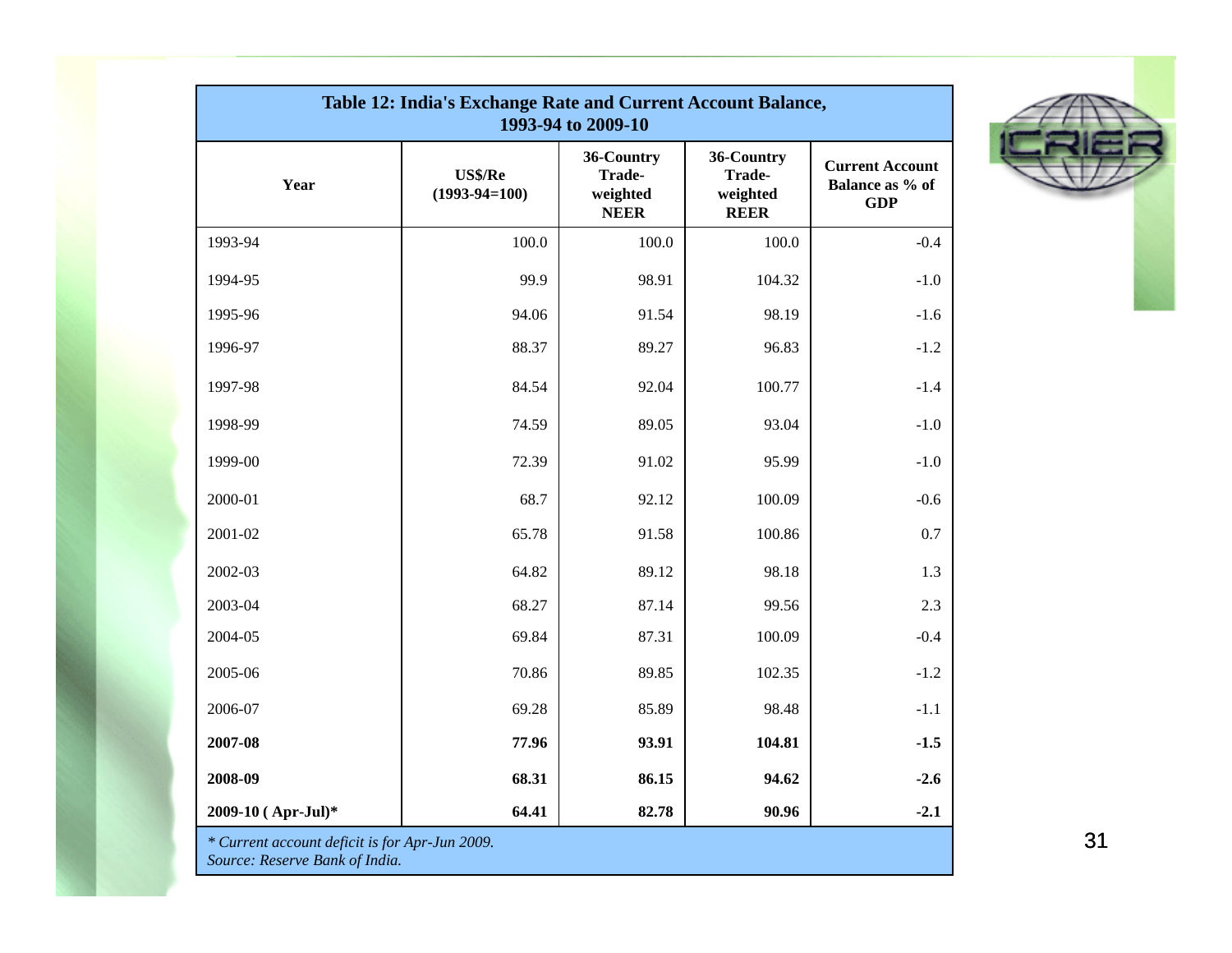

#### **6. GDP Growth Forecasts**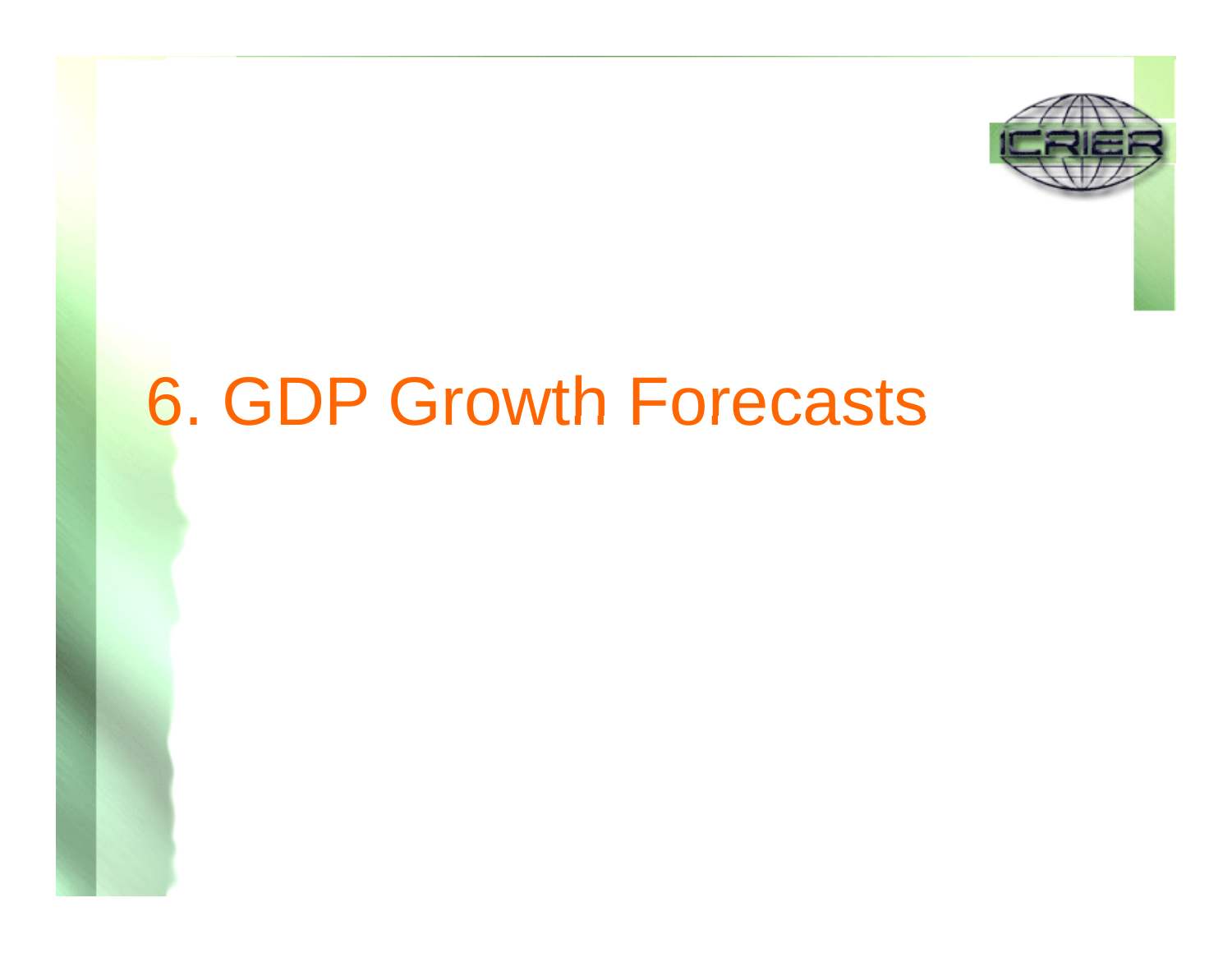

33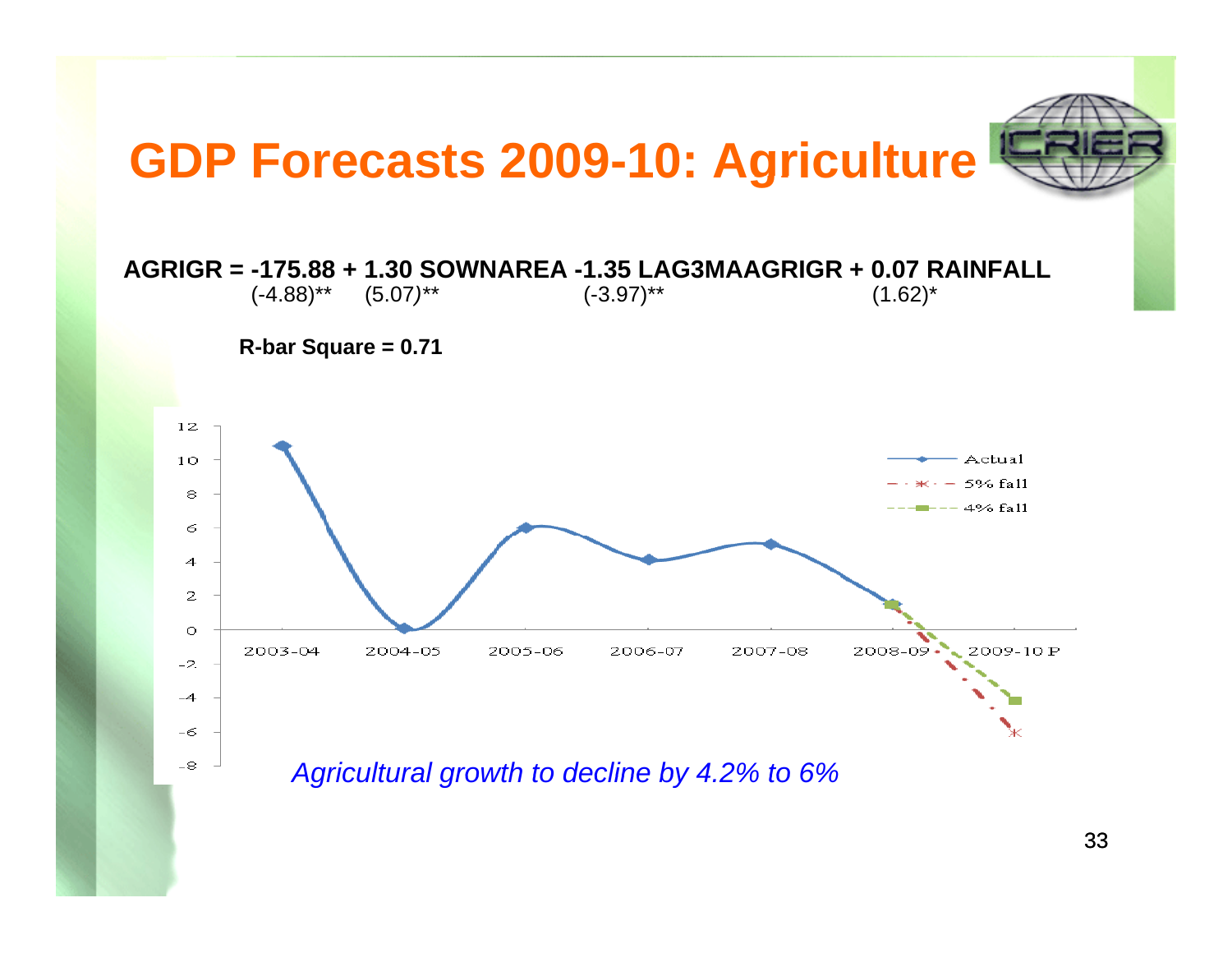#### **Forecasts of GDP: Non-agricultural sector**



 $\text{GRNon-agriGDP}_\text{t} = 8.80 + 1.50 \text{ LEI}_\text{t-5}$  - 3.34 Dummy  $(42.87)$ <sup>\*\*</sup>  $(5.66)$ <sup>\*\*</sup>  $(-5.99)$ <sup>\*\*</sup>

**R-bar Square = 0.58**



*LEI has stopped falling in Q1 2009-10*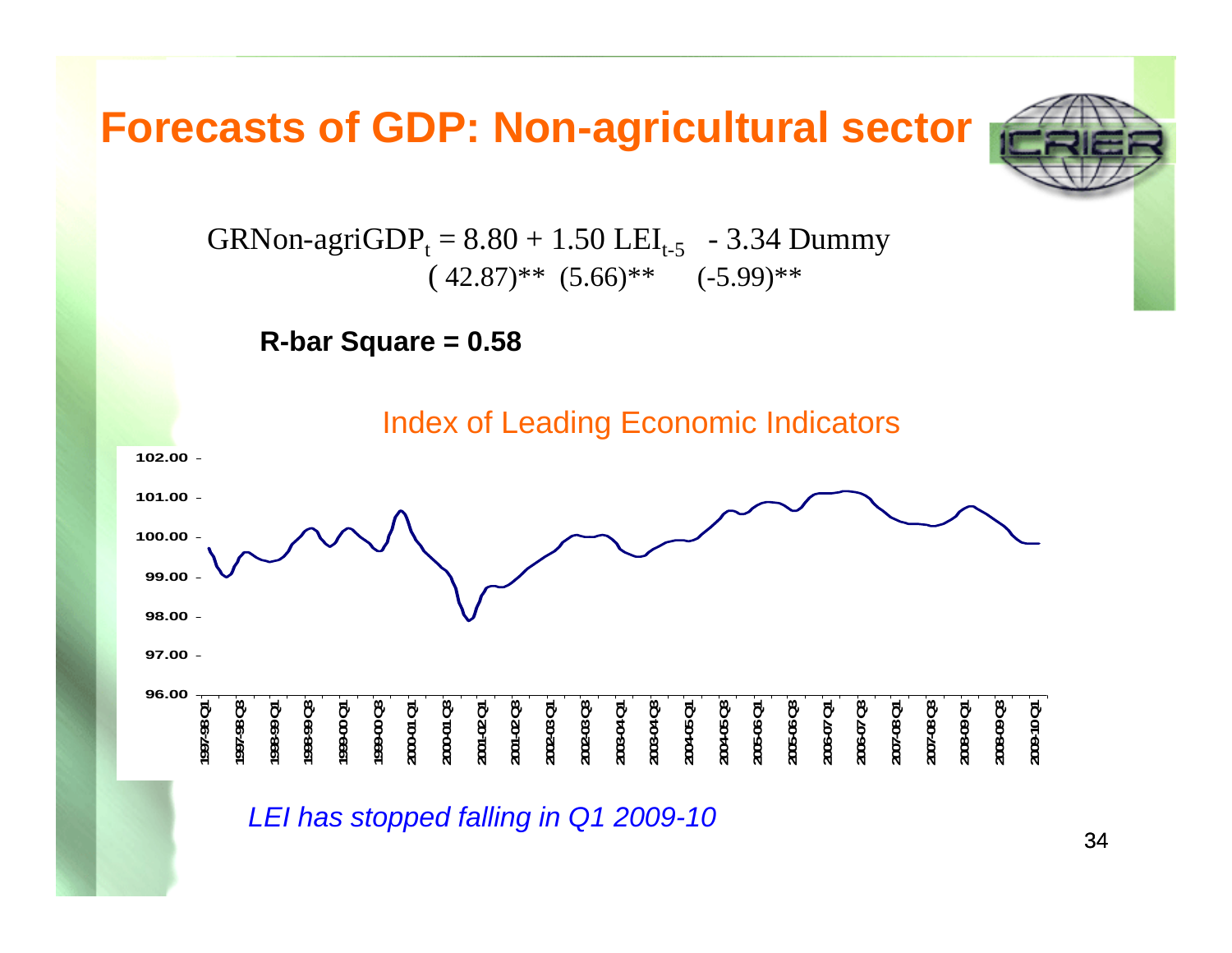# Forecast Summary

|                 | Weight | 2008-09   | 2009-10          | HI 2010-11 |
|-----------------|--------|-----------|------------------|------------|
|                 |        |           |                  |            |
| Agriculture     | 0.16   | 1.6       | $-4.2$ to $-6.0$ | <b>NA</b>  |
| Forestry $\&$   |        |           |                  |            |
| fishing         | 0.02   | <b>NA</b> | 3.0              | <b>NA</b>  |
|                 |        |           |                  |            |
| Non-Agriculture | 0.82   | 7.8       | 8.2              | 8.6        |
| <b>Total</b>    | 1.00   | 6.7       | 5.8 to 6.1       | <b>NA</b>  |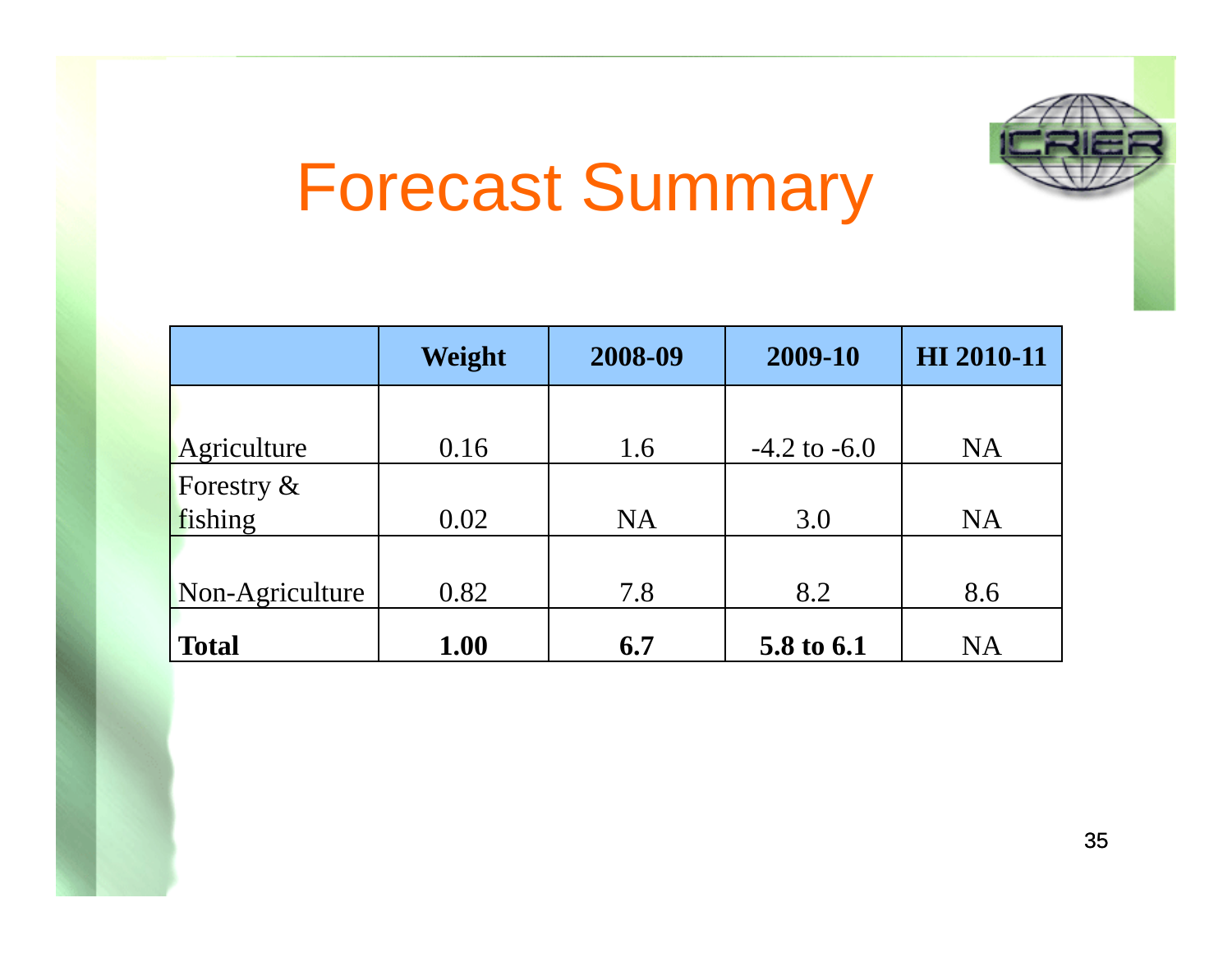

#### 7. Summary & Policy Suggestions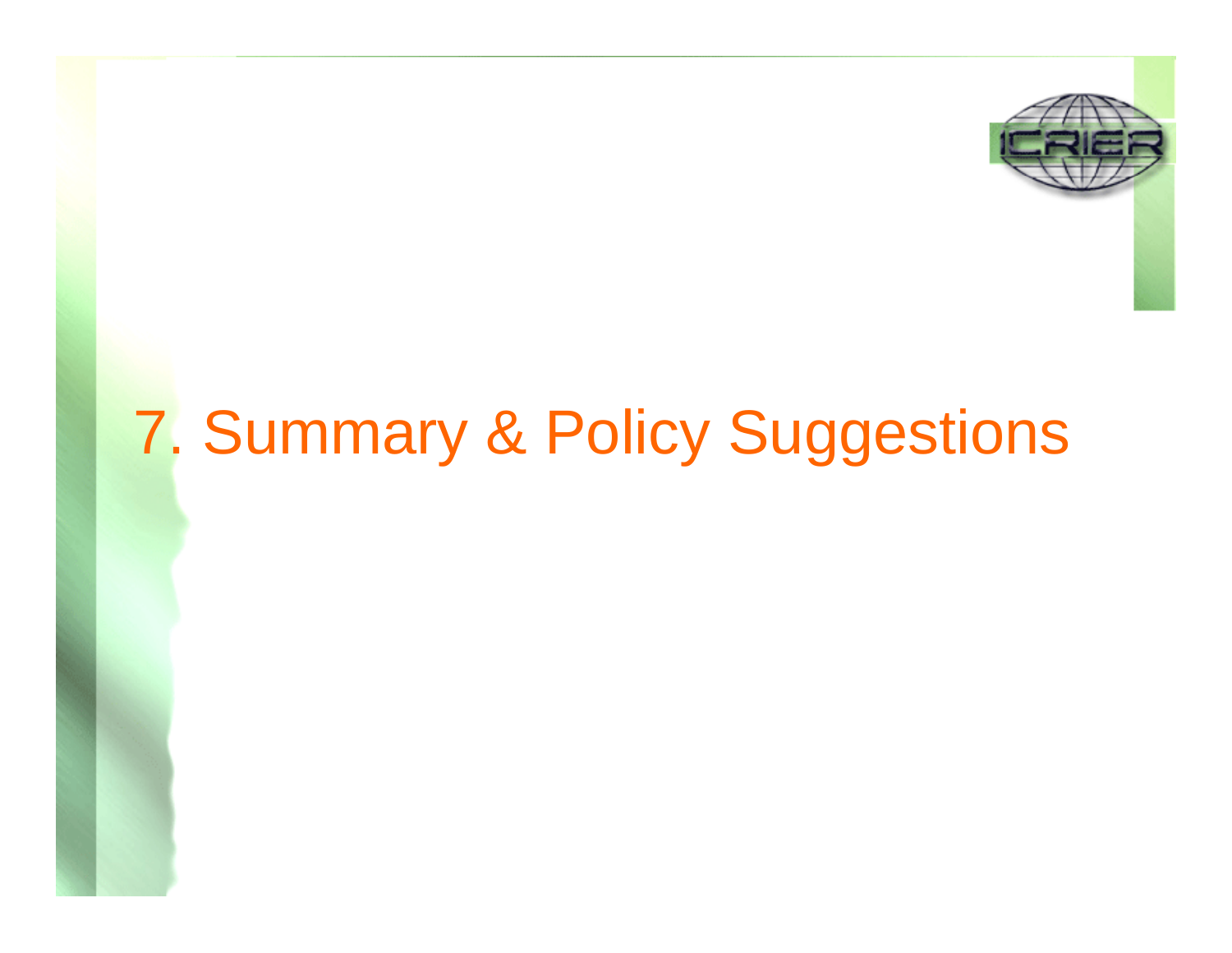#### Summary & Policy **Suggestions**



- Recovery has started but not yet fully secure
- $\bullet$ Inflation high but moderation in recent weeks
- •Rupee to be under upward pressure
- •**Fiscal correction needed from next year**
- Status quo in monetary policy in the immediate future
- A gradual and moderate rupee appreciation tolerable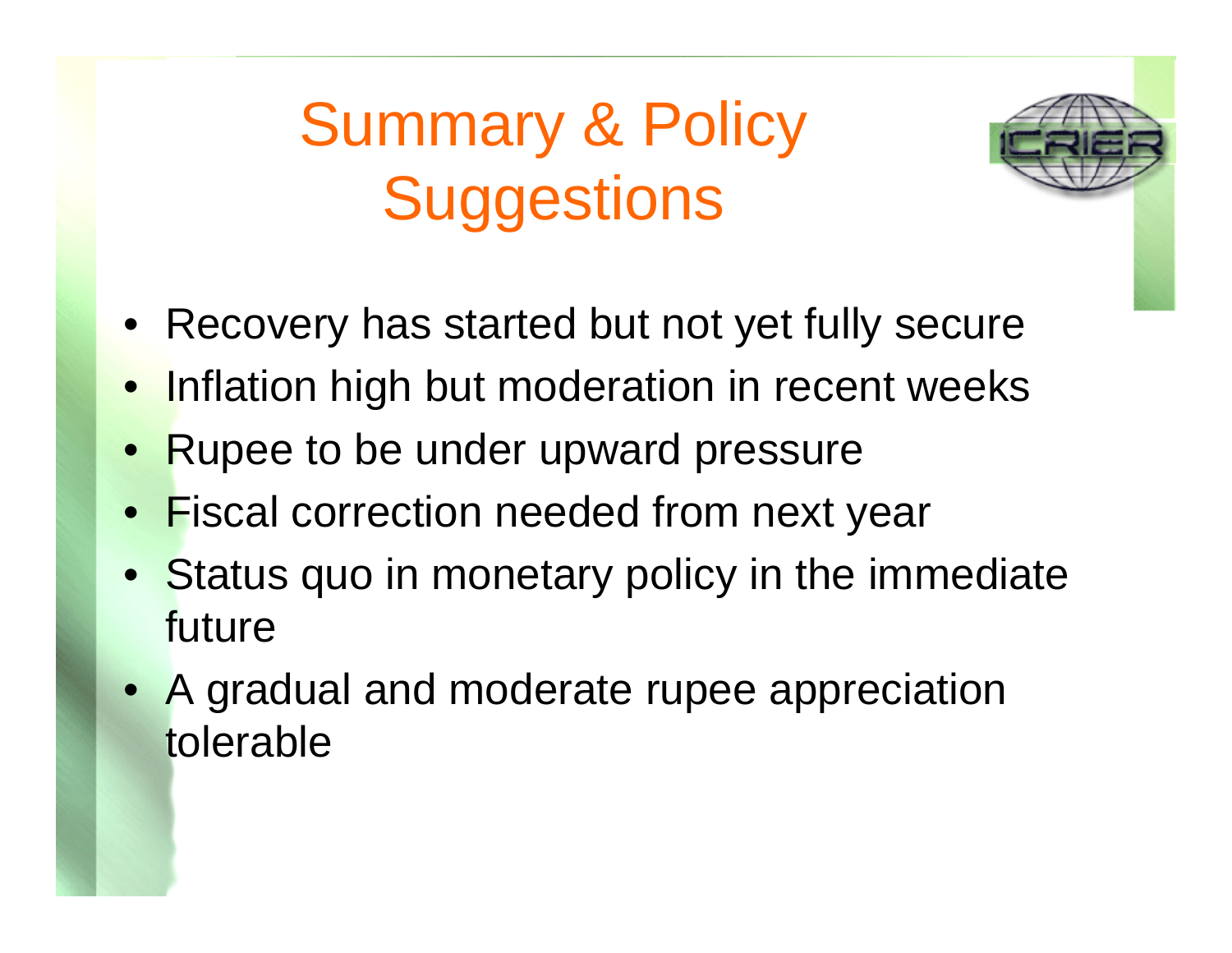

# Thank You.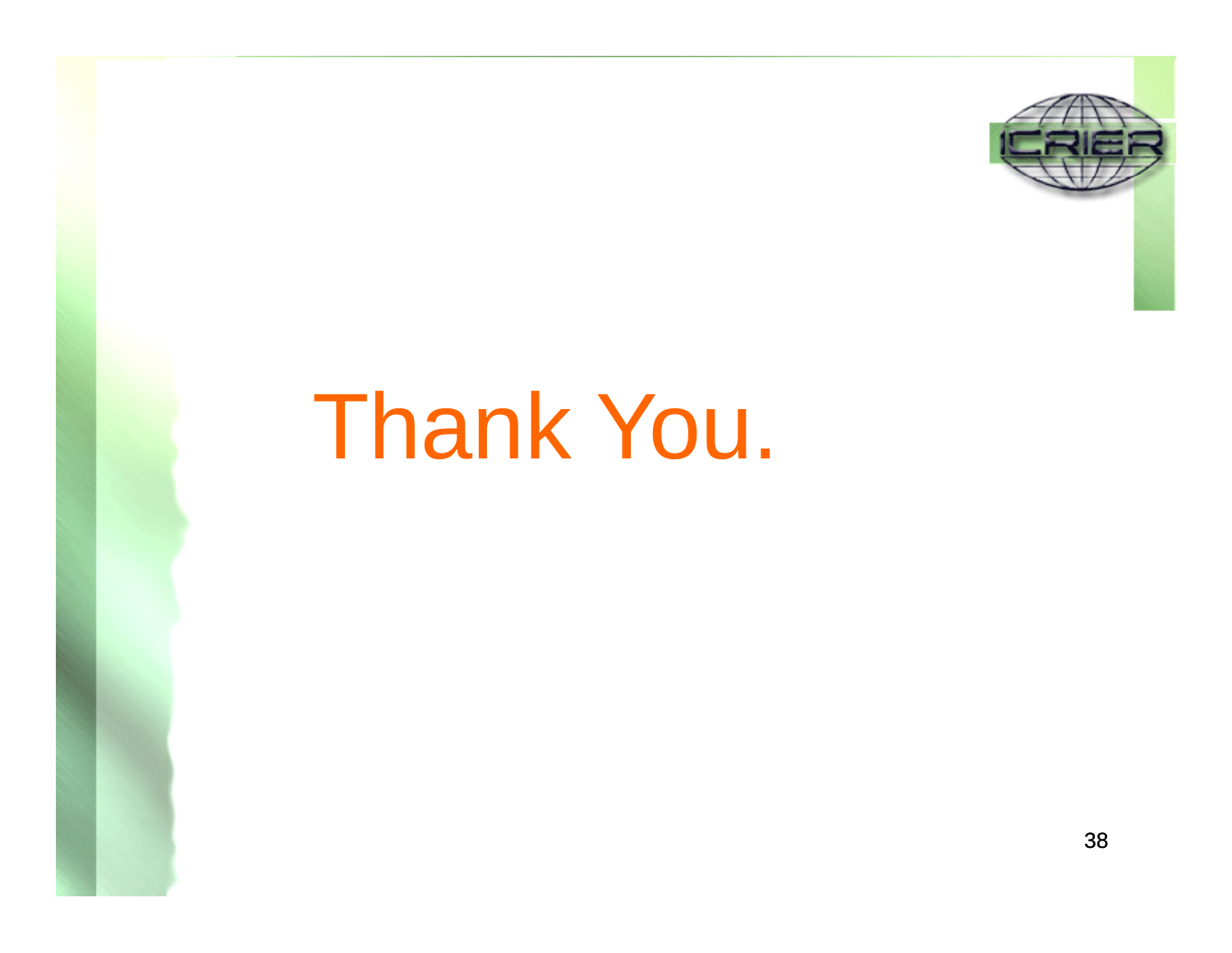

## IMF Recovery Projections

GDP (index;  $2006 = 100$ )<sup>2</sup>



Source: World Economic Outlook database projections.

1In percent of precrisis trend; mean difference from year  $t-1$ ; first year of crisis at  $t=0$ . The figure reports the estimated mean path (line) and the 90 percent confidence interval for the estimated mean (shaded area).

<sup>2</sup>GDP path predicted in the April 2007 WEO (dashed line) versus current GDP path (solid line).